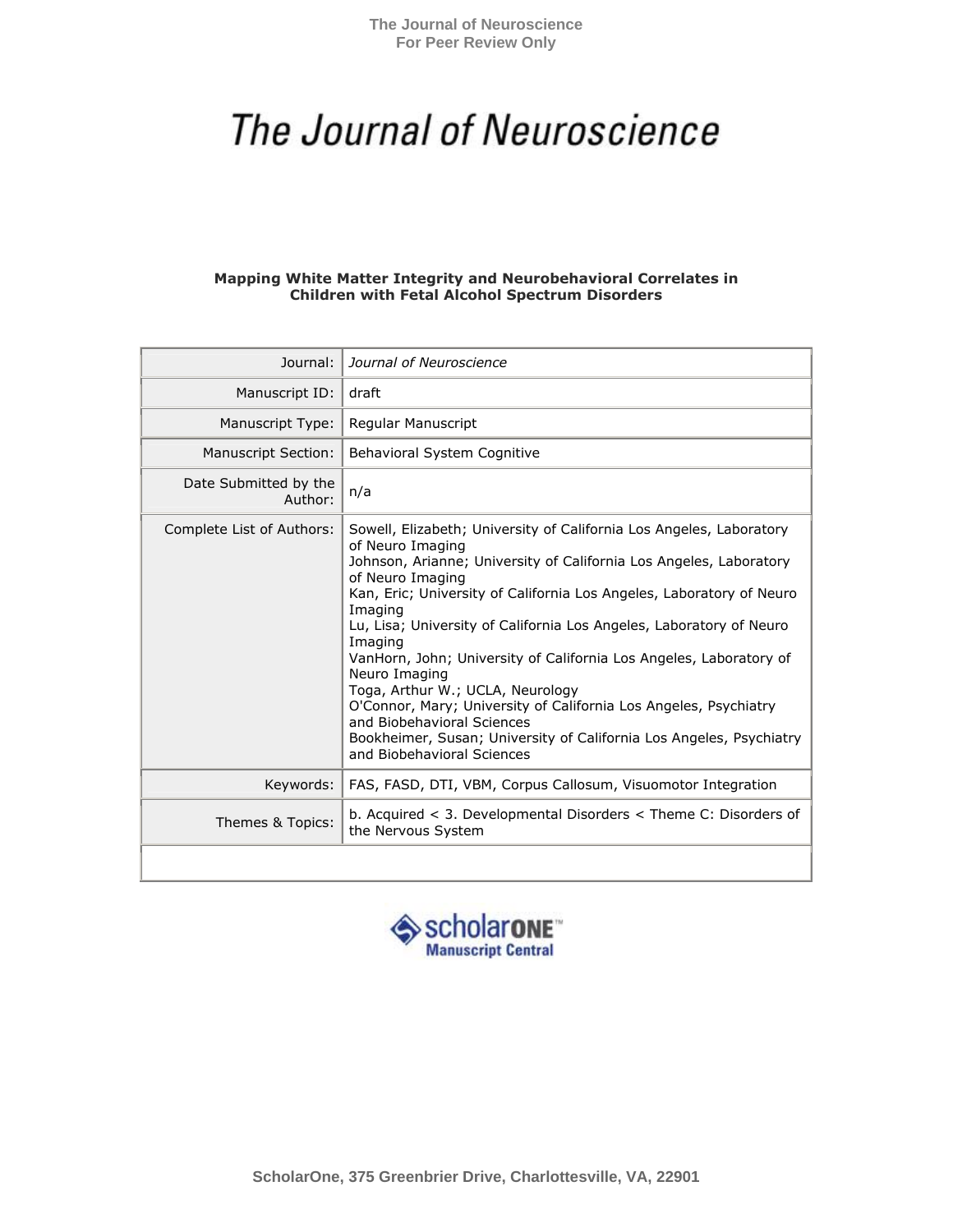**Section and Senior Editor:** Behavioral/Systems/Cognitive, Dr. Earl K. Miller

# **Mapping White Matter Integrity and Neurobehavioral Correlates in Children with**

# **Fetal Alcohol Spectrum Disorders**

Elizabeth R. Sowell, Ph.D.<sup>1</sup>, Arianne Johnson<sup>1</sup>, Eric Kan<sup>1</sup>, Lisa H. Lu, Ph.D.<sup>1</sup>, John

Darrell Van Horn, Ph.D.<sup>1</sup>, Arthur W. Toga, Ph.D.<sup>1</sup>, Mary J. O'Connor, Ph.D.<sup>2</sup>, and

Susan Y. Bookheimer, Ph.D.<sup>2</sup>

 $1$  Laboratory of Neuro Imaging, Department of Neurology University of California, Los Angeles

<sup>2</sup> Department of Psychiatry and Biobehavioral Sciences University of California, Los Angeles

| <b>Address correspondence to:</b> | Elizabeth R. Sowell, Ph.D.               |
|-----------------------------------|------------------------------------------|
|                                   | University of California, Los Angeles    |
|                                   | Laboratory of Neuro Imaging              |
|                                   | Neuroscience Research Building 1, Rm 225 |
|                                   | 635 Charles Young Drive South            |
|                                   | Los Angeles, CA 90095-7334               |

**Abbreviated Title:** White Matter Integrity in FASD

**Manuscript Information:** 34 pages (in double spaced, MS Word file), 2 Figures, and 3 tables, 243 words in abstract, 908 words in introduction and 1220 words in the discussion.

**Key Words:** FAS, FASDs, DTI, VBM, Corpus Callosum, Visuomotor Integration

**Acknowledgements:** Support was provided by the National Institutes of Health (NIDA R21 DA15878 and RO1 DA017831, NIAAA U24AA014808 and U01AA017122, and NCRR U54 RR021813), NIH/NCRR resource grant P41 RR013642 and the March of Dimes (5FY03-12).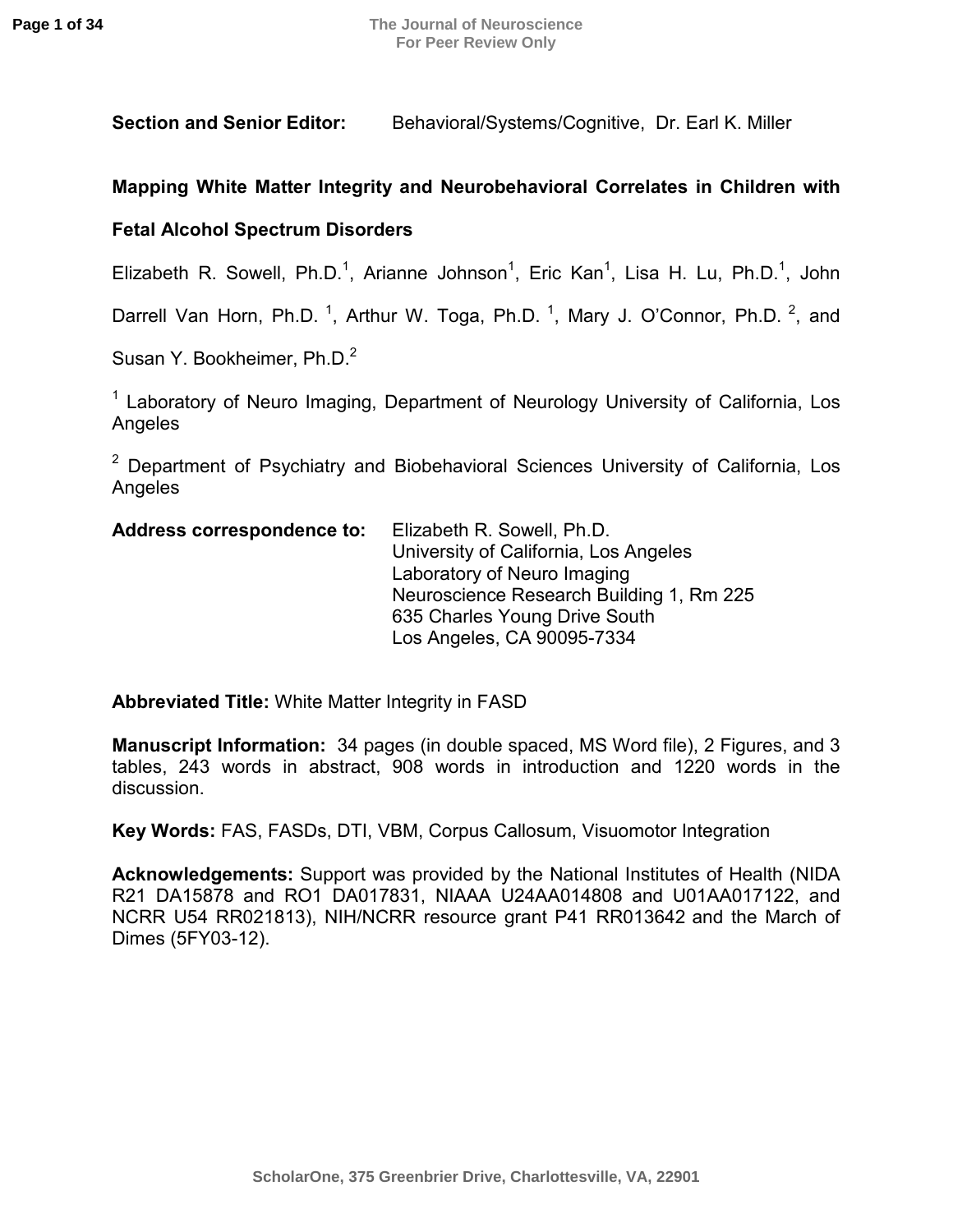#### **Abstract**

Brain structural abnormalities and neurocognitive dysfunction have been observed in individuals with fetal alcohol spectrum disorders (FASDs). Little is known about how white matter integrity is related to these functional and morphological deficits. We used a combination of diffusion tensor and T1-weighted magnetic resonance imaging to evaluate white matter integrity in individuals with FASDs and related these findings to neurocognitive deficits. Seventeen children and adolescents with FASDs were compared to 19 typically developing age and gender matched controls. Lower fractional anisotropy (FA) was observed in individuals with FASDs relative to controls in the right lateral temporal lobe and bilaterally in the lateral aspects of the splenium of the corpus callosum. White matter density (WMD) was also lower in some, but not all regions where FA was lower. FA abnormalities were confirmed to be in areas of white matter in post hoc region of interest analyses, further supporting that less myelin or disorganized fiber tracts result from heavy prenatal alcohol exposure. Significant correlations between performance on a test of visuomotor integration and FA in bilateral splenium, but not temporal regions were observed within the FASD group. Correlations between the visuomotor task and FA within the splenium were not significant within the control group, and were not significant for measures of reading ability. This suggests that this region of white matter is particularly susceptible to damage from prenatal alcohol exposure and that disruption of splenial fibers in this group is associated with poorer visuomotor integration.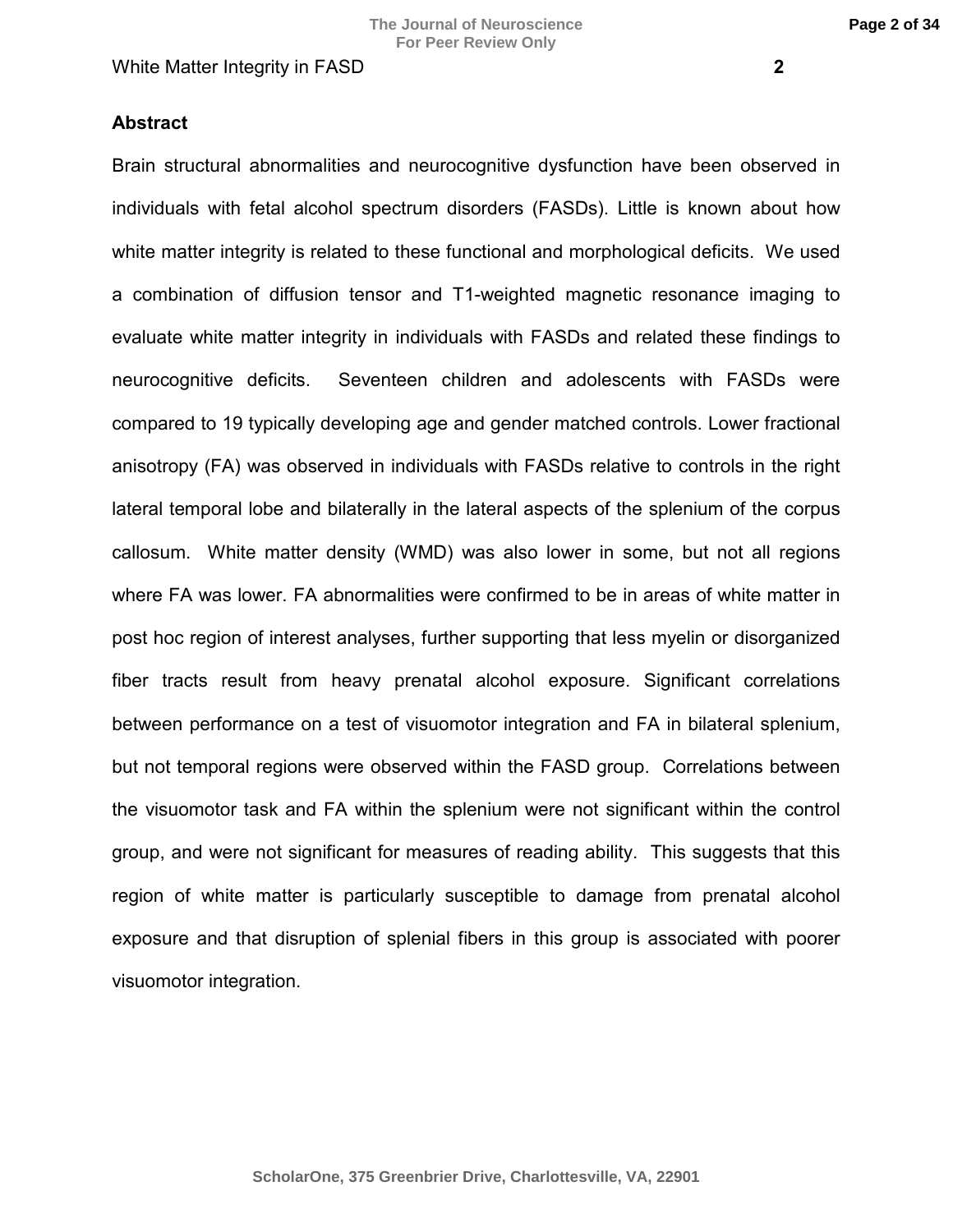#### **Introduction:**

Fetal alcohol syndrome (FAS) results from maternal consumption of alcohol during pregnancy, though it is not clear how much alcohol is required to result in the syndrome. Facial dysmorphology (i.e. smooth philturm, thin upper lip, small palpebral fissures), growth deficits and CNS abnormalities are required for the diagnosis of FAS (Jones and Smith, 1975). Children with FAS exhibit a wide range of symptoms such as severe growth restriction and intellectual disability. FAS affects 0.5 to 2 individuals per 1000 live births across various populations in the US but these rates vary by region, race and culture (2004). The relatively high incidence of FAS in the US and other countries is of considerable social concern given that it is a leading cause of preventable developmental disabilities. Brain abnormalities, most commonly microcephaly and neuronal migration anomalies, have been documented in *post mortem* studies of FAS (Jones and Smith, 1973; Roebuck et al., 1998). Mental retardation is common among individuals with FAS and subtler neuropsychological abnormalities have also been observed (Mattson and Riley, 1998). Additionally, behavioral and psychosocial problems are frequently observed in these subjects (Roebuck et al., 1999). Children with heavy prenatal exposure to alcohol but without facial dysmorphology required for the FAS diagnosis have also been observed to have neurocognitive (Mattson et al., 1998) and neuroanatomical (Sowell et al., 2001a; Sowell et al., 2001b; O'Hare et al., 2005) abnormalities and have been described as falling within a continuum of effects termed fetal alcohol spectrum disorders or FASDs.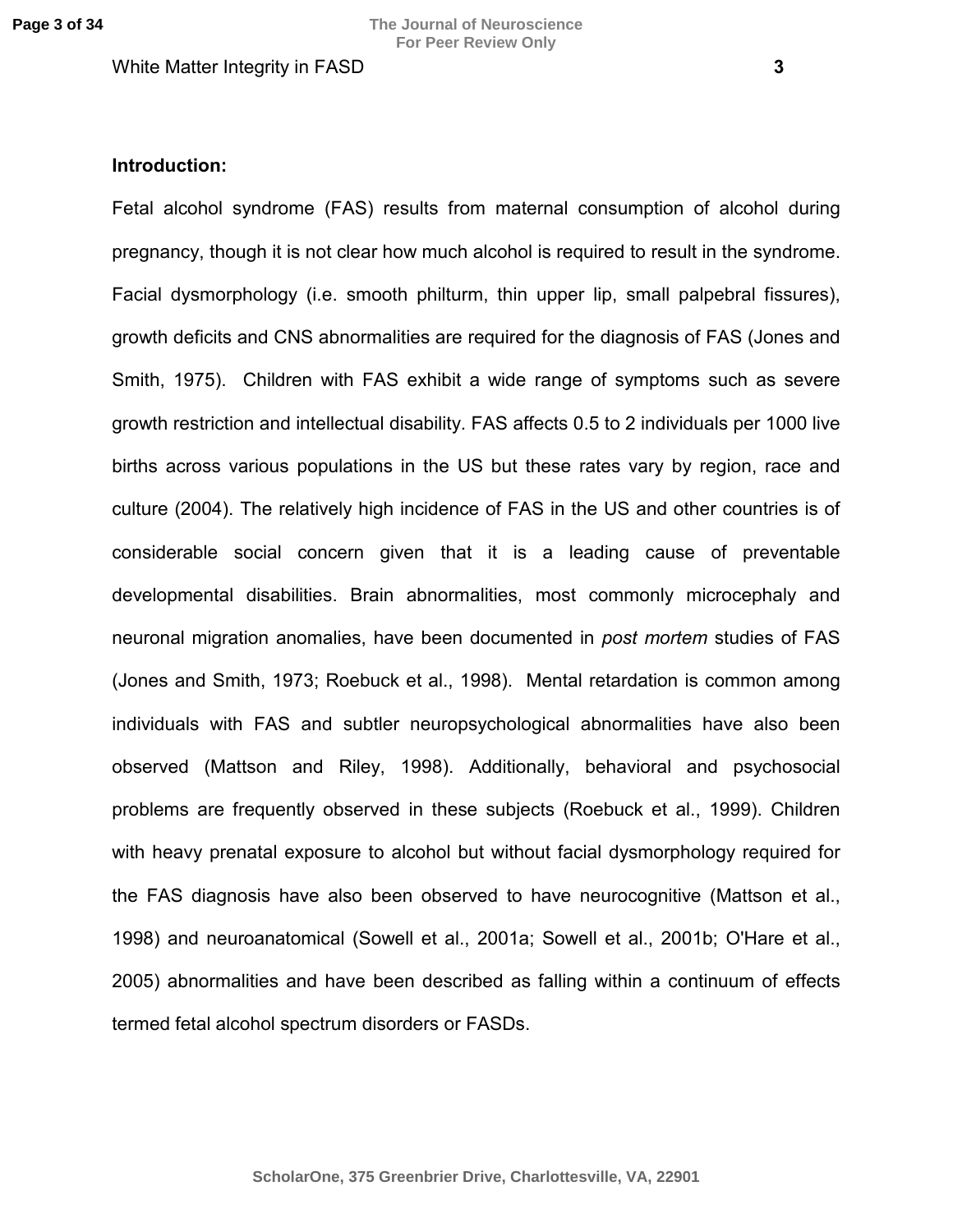Previous brain imaging studies have shown brain structural abnormalities in children with FASDs (Mattson et al., 1996; Swayze et al., 1997; Riikonen et al., 1999; Sowell et al., 2001b; Sowell et al., 2002a; Sowell et al., 2002b; Sowell et al., 2007a). Greater cortical thickness, smaller brain size and less white matter density (WMD) have been observed in parietal and posterior temporal regions (Sowell et al., 2002a; Sowell et al., 2007a). Less brain activation has been observed in the posterior temporal language regions during a verbal learning task (Sowell et al., 2007b) in the FASD relative to the control group, in the same region where greater cortical thickness was seen suggesting that an abundance of cortical tissue does not provide functional advantage in those with severe prenatal alcohol exposure. Abnormalities of white matter volumes (Archibald et al., 2001) have also been observed in individuals with FASD. Shape abnormalities have been noted in white matter structures such as the corpus callosum (Bookstein et al., 2001; Sowell et al., 2001a; Bookstein et al., 2002). Notably, the posterior extent of the corpus callosum, which connects posterior temporal and inferior parietal regions across the left and right hemispheres, appears to be more dysmorphic than anterior regions (Sowell et al., 2001a). Given volume, shape and density abnormalities observed in white matter in individuals with FASDs, further investigation of white matter integrity is warranted.

While it is becoming clear that white matter is particularly vulnerable to prenatal alcohol exposure, white matter microstructure studied with diffusion tensor imaging (DTI) in FASD has only been evaluated in 2 previous reports (Ma et al., 2005; Wozniak et al., 2006), and both reports focused only on the midline corpus callosum. DTI allows measurement of diffusion characteristics of water molecules within brain tissue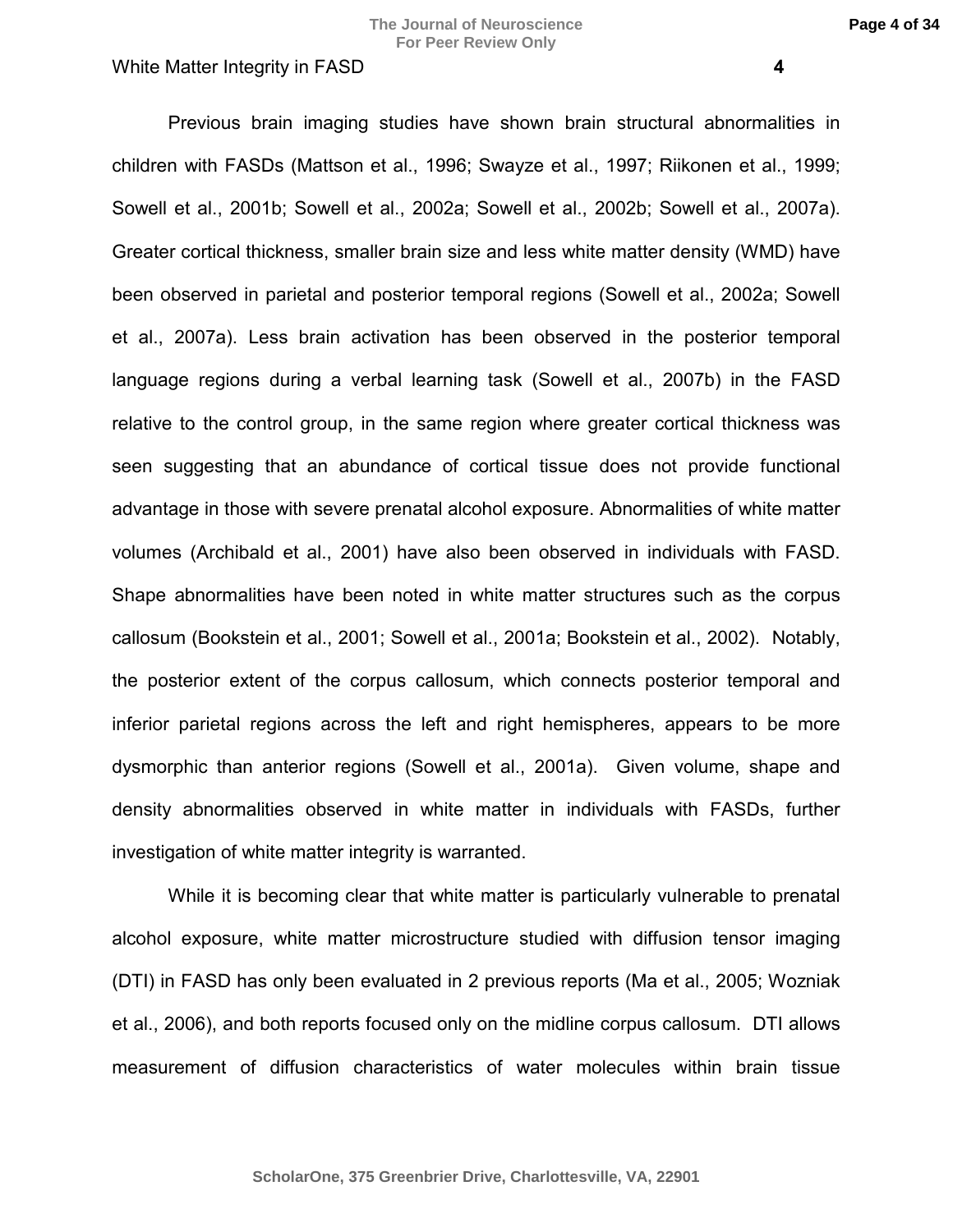(reviewed in (Mori and Zhang, 2006)). Anisotropy measures derived from DTI data can estimate the extent to which water is diffusing unidirectionally as it diffuses more quickly along the length of axonal fibers than it does perpendicular to them (Mori and Zhang, 2006). Measures of fractional anisotropy (FA) are known to follow developmental changes in myelination in the neonate such that FA values get higher as myelin is deposited along axonal fibers in a spatially predictable way (Partridge et al., 2004). Animal studies indicate that both myelinated and non-myelinated fibers show more anisotropic diffusion properties than gray matter, and suggest that FA is sensitive to both myelin and axonal integrity (Beaulieu and Allen, 1994; Beaulieu, 2002). FA values in gray matter are quite low (approximately 0.20 and lower) (Mori and Zhang, 2006), but it is unclear if non-myelinated fibers can be distinguished from "gray matter" in humans. The goal of this study was to map group differences in white matter integrity in children and adolescents with FASDs compared to typically developing individuals, and to evaluate the extent to which these abnormalities were related to cognitive impairment observed in FASD. While measures of FA reflect the quality or organization of white matter microstructure, we also evaluated group differences in WMD to determine the effects of prenatal alcohol exposure on the location and amount of white matter. Given that findings of gray matter "thickening" in posterior temporal and inferior parietal cortices bilaterally in individuals exposed to alcohol prenatally could result from undermyelination of fibers in these regions, we predicted lower FA and WMD values in the posterior temporal and inferior parietal cortices. Given our own findings of callosal dysmorphology localized to the posterior isthmus and splenium regions (Sowell et al., 2001a), and given findings of lower FA in the isthumus of the corpus callosum by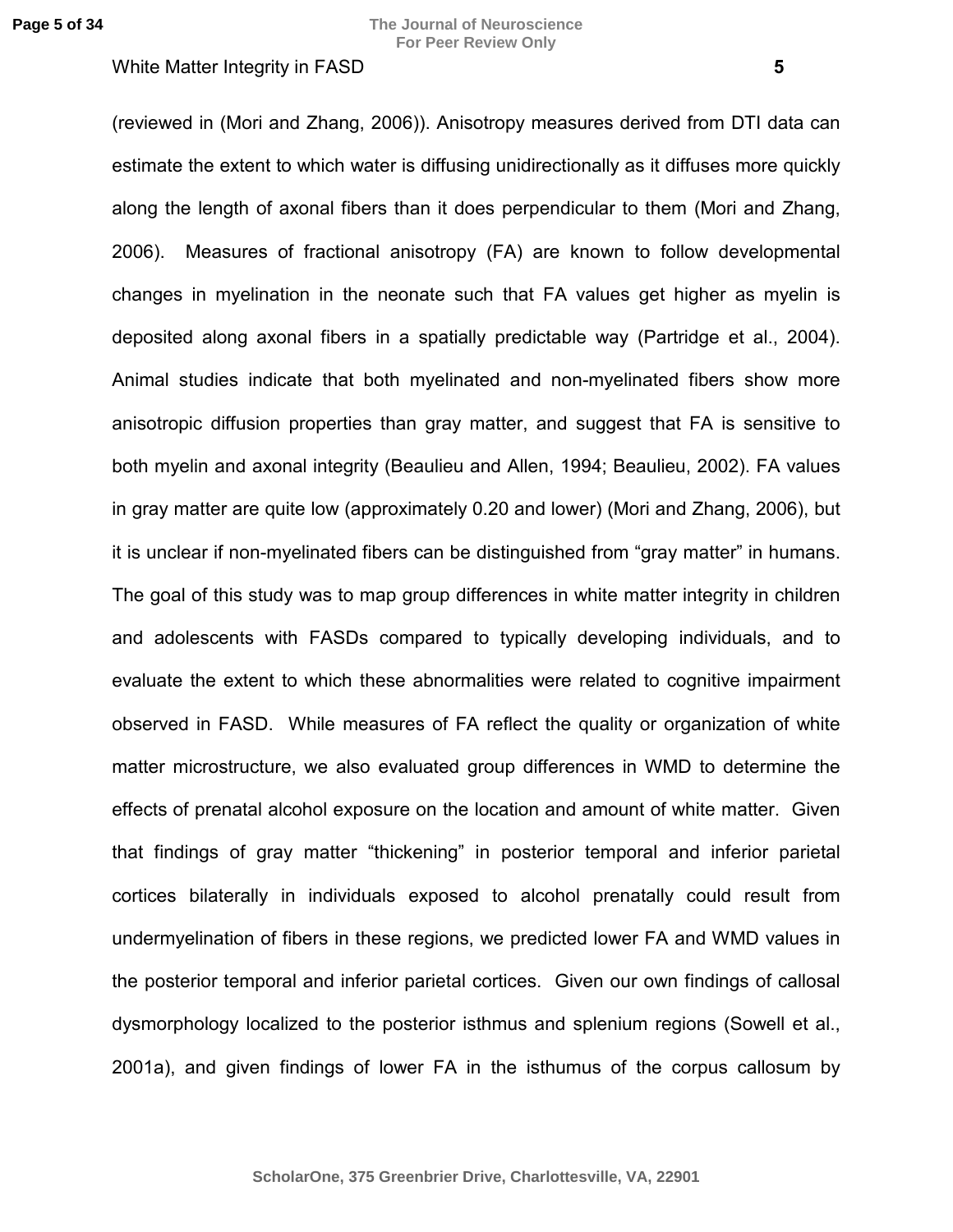another group (Wozniak et al., 2006), we also expected lower FA and WMD values in the FASD relative to control groups in more posterior regions of the corpus callosum than anterior. Neurocognitive performance within the FASD group was predicted to correlate with white matter abnormalities such that lower FA or WMD values would be associated with worse scores on neurocognitive tests in regions where group differences were observed.

#### **Methods**

#### **Subjects:**

*Alcohol-Exposed Subjects:* Seventeen children and adolescents with heavy prenatal alcohol exposure who were between the ages of 7 and 15 years underwent brain imaging and neuropsychological evaluation at the University of California Los Angeles. Details of diagnostic procedures are described in in another report (O'Connor et al., 2006). Briefly, an experienced clinician examined alcohol-exposed children using the *Diagnostic Guide for Fetal Alcohol Syndrome (FAS) and Related Conditions* (Astley, 2004). This system uses a 4-digit diagnostic code reflecting the magnitude of expression of four key diagnostic features of FAS: (1) growth deficiency; (2) the FAS facial phenotype, including short palpebral fissures, flat philtrum, and thin upper lip; (3) central nervous system dysfunction; and (4) gestational alcohol exposure. All of the children had histories of heavy prenatal alcohol exposure confirmed by maternal report, reliable collateral report, and/or medical or legal records. Using these criteria, 4 of the children were diagnosed with FAS, 5 with Partial FAS, and 7 with alcohol-related neurodevelopmental disorder. One child did not have the facial exam, but met growth, central nervous system and gestational alcohol exposure criteria to meet diagnostic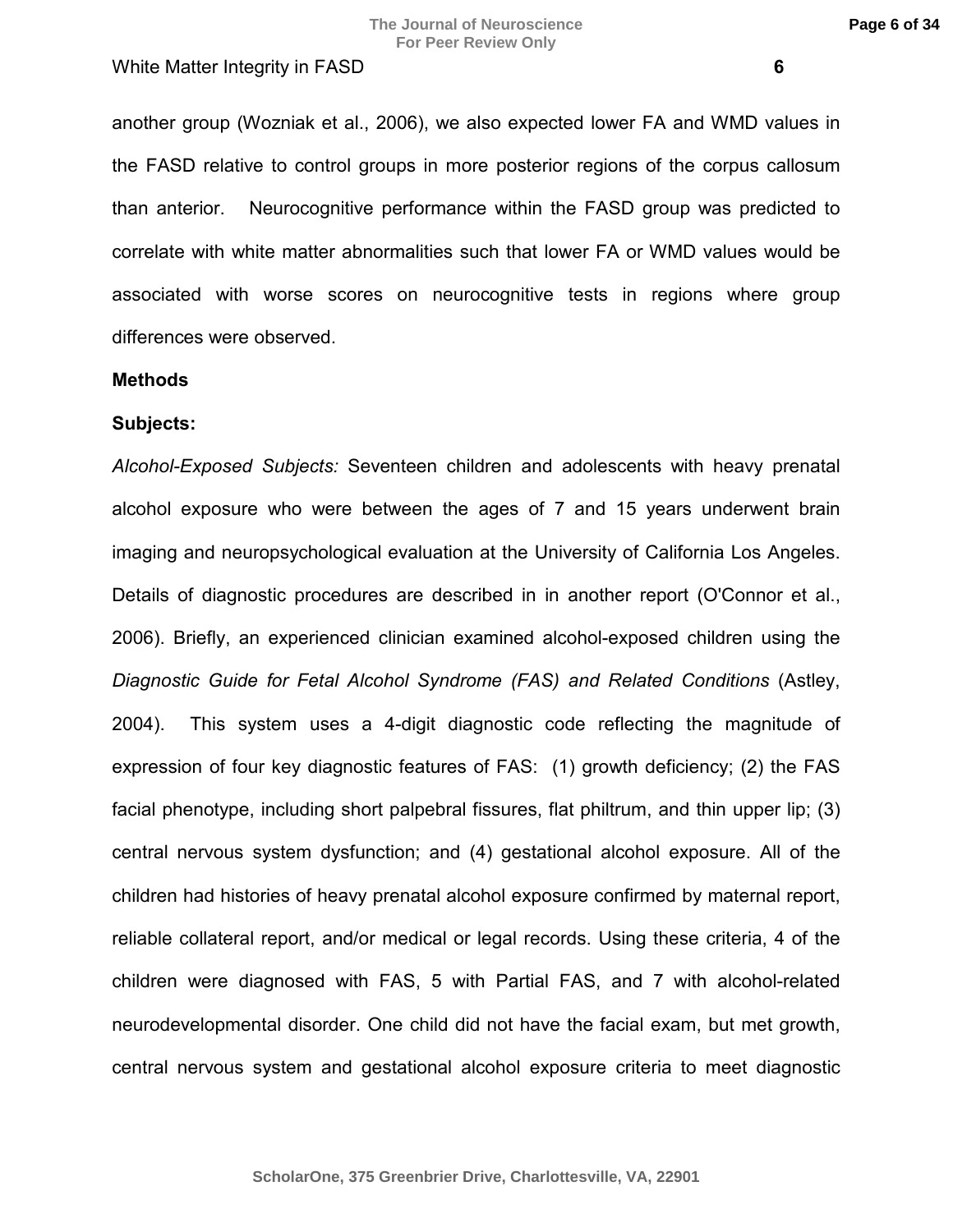criteria for alcohol-related neurodevelopmental disorder, at the very least. As analyses in this report collapse across all FASDs, and this child did meet criteria for an FASD, we did not exclude this child due to the lack of data on facial morphology. Specifics about the amount of alcohol consumed by their mothers were not available, but all 17 had their children removed from their custody as a result of alcohol abuse according to adoptive parents interviewed for the purposes of this study. Some of the children were exposed to other drugs in utero (e.g., marijuana, tobacco), but in all cases, alcohol was thought to be the primary drug of abuse.

*Controls:* A total of 19 typically developing children between 7 and 15 years were studied as a control group. All subjects were screened for neurological impairments, psychiatric illness, history of learning disability, or developmental delay. Control subjects were excluded if they were prenatally exposed to one drink or more per week, or more than 2 drinks on any one occasion as reported by parents. None of the mothers of control subjects endorsed use of any other illicit drugs during pregnancy. All subjects and their parents gave written assent/consent according to procedures approved by the UCLA Institutional Review Board.

Demographics and alcohol-exposed/control group comparisons for neurocognitive tests can be seen in Table 1.

#### **Behavioral Data:**

Subjects were administered a comprehensive neuropsychological battery including measures of intelligence (Wechsler Intelligence Scale for Children, 4<sup>th</sup> Edition; (Wechsler, 2003)), language, memory, executive function, motor, and visual-spatial functioning. Specific neuropsychological tests chosen to target the functionality of brain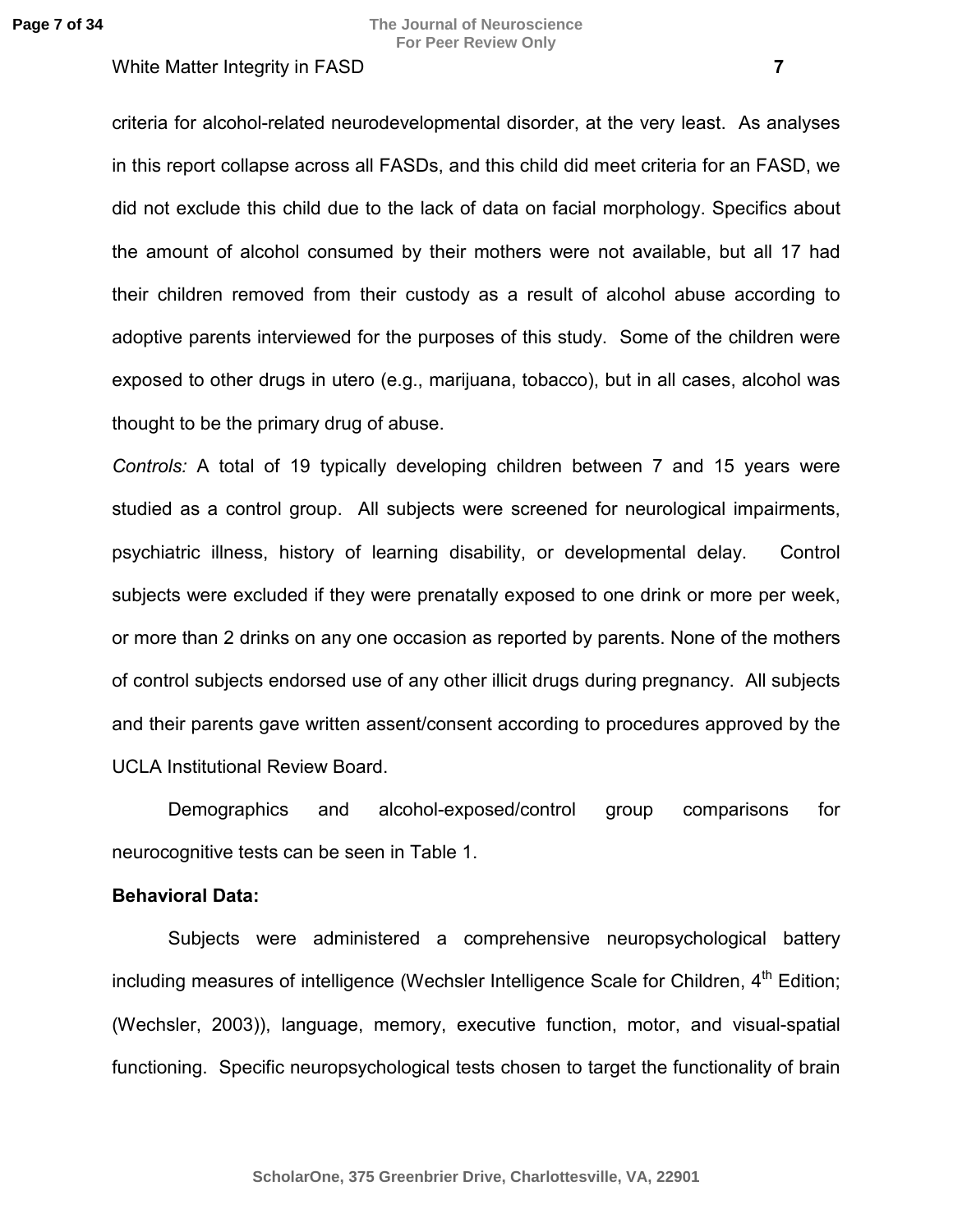regions implicated in the white matter integrity analyses reported here included the test of Visuomotor Integration (VMI; (Beery, 1989)), and reading scores on the Wide Range Test of Achievement (WRAT-RE) (Wilkinson, 1993). The VMI measures visual-motor expression and visual construction. It requires the child to copy increasingly difficult geometric forms. The WRAT is a measure of academic ability, and the reading subtest requires children to read single words of increasing difficulty. One subject with FASD was not administered enough WISC-IV subtests to estimate full scale IQ (FSIQ), though their score for the Verbal Comprehension Index was within the lower end of the range for the FASD group. Group FSIQ means in Table 1 represent scores for the remaining 16 subjects. Handedness was calculated using the Edinburgh Handedness Inventory (Oldfield, 1971) with scores between –100 (completely left handed) and 100 (completely right handed).

Table 1

 $\mathcal{L}=\mathcal{L}^{\text{max}}$  , where  $\mathcal{L}^{\text{max}}$  , we have the set of  $\mathcal{L}^{\text{max}}$ 

 $\mathcal{L}=\mathcal{L}^{\text{max}}$  , where  $\mathcal{L}^{\text{max}}$  , we have the set of  $\mathcal{L}^{\text{max}}$ 

# **MRI scan acquisition:**

Both DTI and high-resolution T1-weighted series were collected on a Siemens 1.5T Sonata system.

## **DTI**

Whole brain DTI data was collected with diffusion weighting gradients applied in 6 noncollinear directions including a minimum of 2 and a maximum of 4 averages per subject  $(3x3x3$  mm<sup>3</sup>, b-values, 0, 1000 (seconds per square-millimeter); 50 axial brain slices covering the entire brain). The signal to noise ratio for white matter (within a region of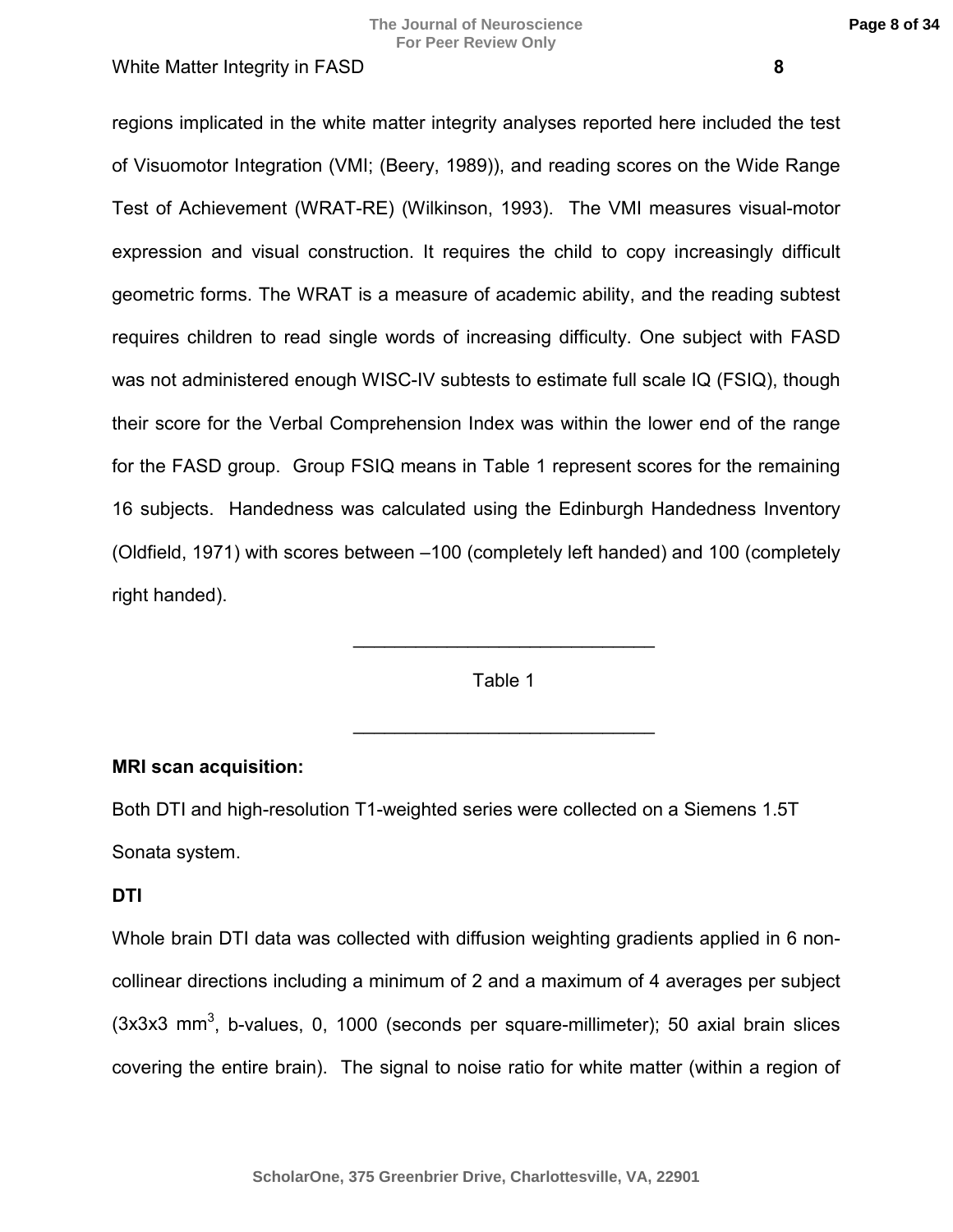interest in the genu of the corpus callosum) was calculated for each subject, and did not significantly differ between groups at either b-value.

# **T1-Weighted Series**

High-resolution  $T_1$ -weighted sagittal volumes were collected with the following parameters: TR, 1900 ms; TE, 4.38 ms; flip angle, 15<sup>°</sup>; matrix size, 256 X 256 X 160; field of view (FOV), 256 mm; voxel size, 1 X 1 X 1 mm; acquisition time, 8 min 8 sec. Two to four acquisitions were acquired for each subject. Raters blind to subject age, sex, and diagnosis evaluated image quality, and data from at least two acquisitions were averaged to enhance signal-to-noise ratio.

## **Image and Statistical Analysis:**

## **Image Preprocessing**

In order to obtain whole-brain and white matter masks, T1-weighted images were preprocessed with a series of manual and automated procedures executed by analysts blind to subject age, sex and diagnosis. Extra-cortical tissue was removed from the high-resolution structural MR data using automated brain skull extraction from Brainsuite software (Shattuck et al., 2001; Shattuck and Leahy, 2002). Small errors in the automated processing were manually corrected. The whole brain masks created were also used to remove extra-cortical tissue from the diffusion data. T1-weighted images were classified into gray matter, white matter, and cerebral spinal fluid (Shattuck et al., 2001) and white matter masks for each subject were created for limiting the search area in the DTI region of interest analyses described below.

For the DTI data, six-parameter rigid body registration was used to align directional and repeat DTI images within subjects. That is, each directional diffusion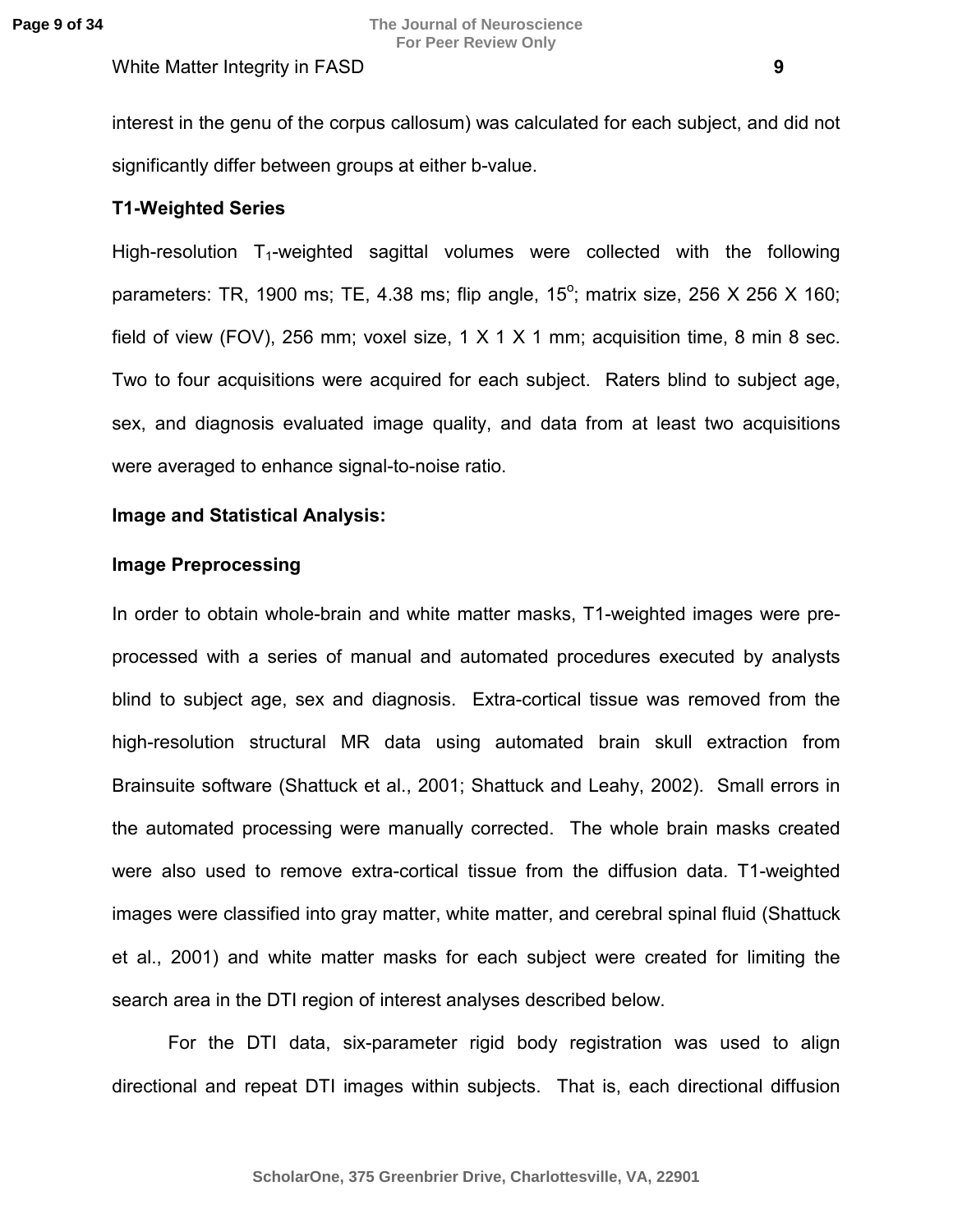image was registered to its repeat images using Automated Image Registration (AIR) (Woods et al., 1998a; Woods et al., 1998b), and each resultant average directional image was merged together into one file using FSL's AVWUTILS (FSL; Oxford Centre for Functional Magnetic Resonance Imaging of the Brain (FMRIB)'s Software Library, Oxford University, Oxford, UK; [www.fmrib.ox.ac.uk/fsl\)](http://www.fmrib.ox.ac.uk/fsl). Using FMRIB's Diffusion Toolbox (FDT), warping was applied to the diffusion-weighted images to correct for eddy current distortions (Haselgrove and Moore, 1996), and FA maps were generated for each subject. The FA maps were transformed into the International Consortium for Brain Mapping (ICBM) 305 (Mazziotta et al., 2001) space in the following manner. FSL's FMRIB Linear Registration Tool was used to align each subject's b0 image to the native space high-resolution T1-weighted structural image using a six parameter registration. The T1 structural image was registered into ICBM 305 space using twelve parameter affine registrations. These two transformations were then applied to each subject's FA map.

## **FA Statistical Mapping**

Spatially normalized FA images created with FSL were then imported into SPM5 (Wellcome Trust Centre for Neuroimaging, London, UK) and smoothed with a Gaussian kernel of 8 mm full width at half maximum. A masking threshold was applied to include only voxels that exceed an FA value of 0.20 in each subject in order to exclude gray matter voxels and reduce the search area for statistical mapping. An unpaired twosample t-test comparing the spatially normalized smoothed FA maps of controls vs. FASD subjects was computed using SPM5. Analyses were corrected for multiple comparisons using False Discovery Rate with a p-value of 0.05. These analyses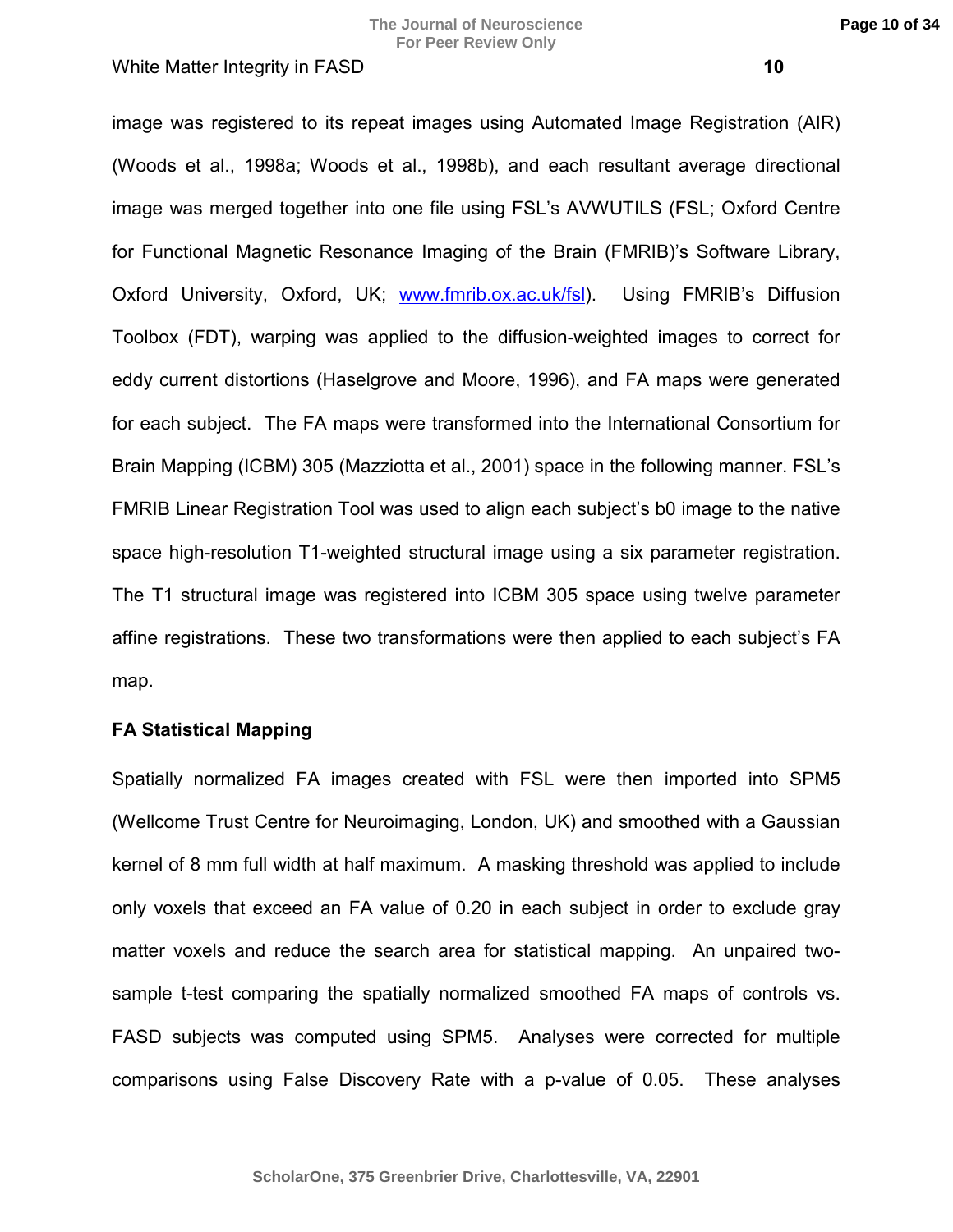allowed us to localize group differences in the diffusion properties of water molecules, or white matter microstructure.

## **White Matter Density (WMD) Statistical Mapping**

Given that high-resolution T1-weighted image data sets were available for each subject, we were able to use the tissue segmentations from those data to evaluate differences in white matter distribution between groups. We used voxel-based-morphometric methods described in numerous previous reports (Paus et al., 1999; Ashburner and Friston, 2000; Sowell et al., 2001b) to localize regions in the brain that contained more or less white matter in the FASD group relative to the controls. We refer to these WMD differences as white matter macrostructure. Spatially normalized white matter masks for each subject were imported into SPM5 and two-sample t-tests were computed to determine group differences in white matter density. A masking threshold with a value of 0.01 was applied in order to exclude non-brain voxels. Analyses were corrected for multiple comparisons using False Discovery Rate with a p-value of 0.05.

## **Post-hoc FA ROI Analyses**

In order to ensure that group differences in FA were not due to misregistration of white matter between groups, we evaluated FA values within ROIs mapped to each participants' unsmoothed spatially normalized FA volume in which we had masked out non-white matter voxels (based on segmentation conducted on the high resolution T1 weighted volume). We identified 5 coordinates chosen from regions of significant group difference in the FA statistical maps described in the results section below (2 coordinates in the right temporal lobe, one in each hemisphere from the splenium cluster, and one from a brain stem cluster). Because our a priori hypotheses involved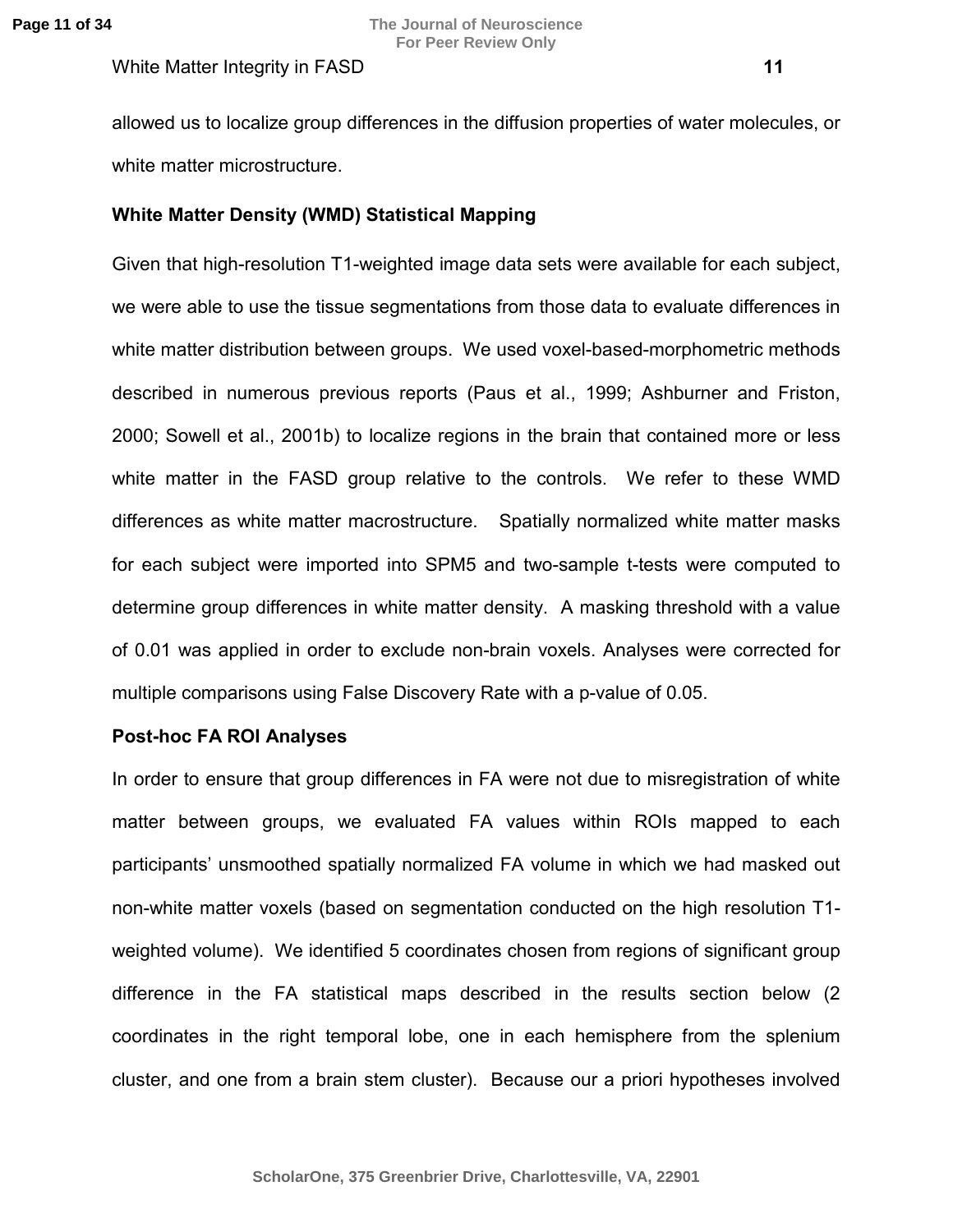temporal white matter in both hemispheres, we chose 2 coordinates in the left temporal lobe that were identical to their right hemisphere counterparts (by inverting the left-right component of the right hemisphere temporal lobe coordinates). This would allow us to evaluate for subthreshold effects in the left temporal region that were not significant in the statistical mapping analyses. We located all 7 coordinates in the unsmoothed FA white matter masked volumes and calculated the average FA value of all non-zero voxels within an 8mm sphere attached to that coordinate for each individual. Twosample t-tests were conducted to evaluate the significance of average FA differences between groups within each ROI. This analysis ensured that we were looking at only white matter FA values for conducting statistical analyses and validated the results in the statistical maps.

# **Brain-Behavior Correlations**

Simple correlations between raw scores on each of 2 cognitive tests, VMI and WRAT-RE, were conducted for FA and WMD within each of the 7 ROIs described above. These tests were chosen because they were thought to be from dissociable cognitive domains (visuomotor and reading), and because they were functions typically attributed to regions where group FA differences were significant in the statistical maps described in the results section below (i.e., VMI for lateral splenial/parietal and WRAT-RE for temporal language regions). We expected VMI scores to correlate with splenial/parietal regions and not temporal regions, and we expected WRAT-RE scores to correlate with temporal but not splenial/parietal regions. Brain-behavior correlations were conducted within each group separately given that group differences on these scores were significant. Where correlations between the brain and behavior were significant,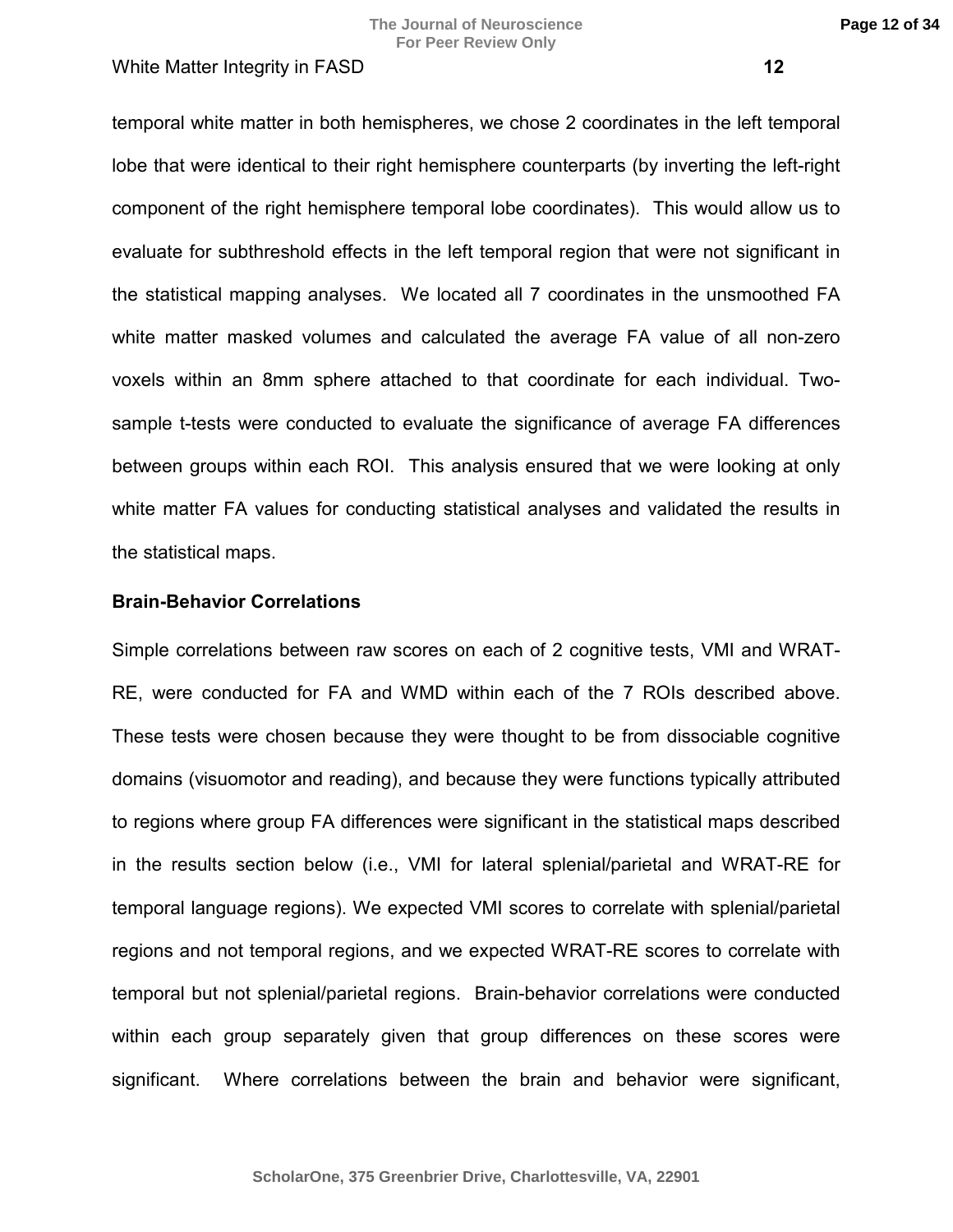## **Results**

# Demographic and Behavioral Measures:

As shown in Table 1, FASD and Control groups were well matched on gender, age handedness, and maternal education (of the adoptive mothers for the FASD group and biological mothers for the non-exposed) with no significant group differences on these measures. As would be expected, control subjects performed significantly better on tests of general intellectual functioning (estimated FSIQ from the WISC-IV), visuomotor integration (VMI), and reading ability (WRAT RE). Further, there were fewer Caucasian subjects in the control than the FASD group.

Table 1

 $\_$ 

 $\_$ 

# **Statistical Mapping:**

ICBM coordinates, p-values and cluster volumes for significant clusters for the FA and WMD VBM analyses are shown in Table 2. Statistical maps of FA group differences, WMD differences, and their spatial overlap are shown in Figure 1.

Figure 1

 $\mathcal{L}=\mathcal{L}^{\text{max}}$  , where  $\mathcal{L}^{\text{max}}$  , we have the set of  $\mathcal{L}^{\text{max}}$ 

 $\_$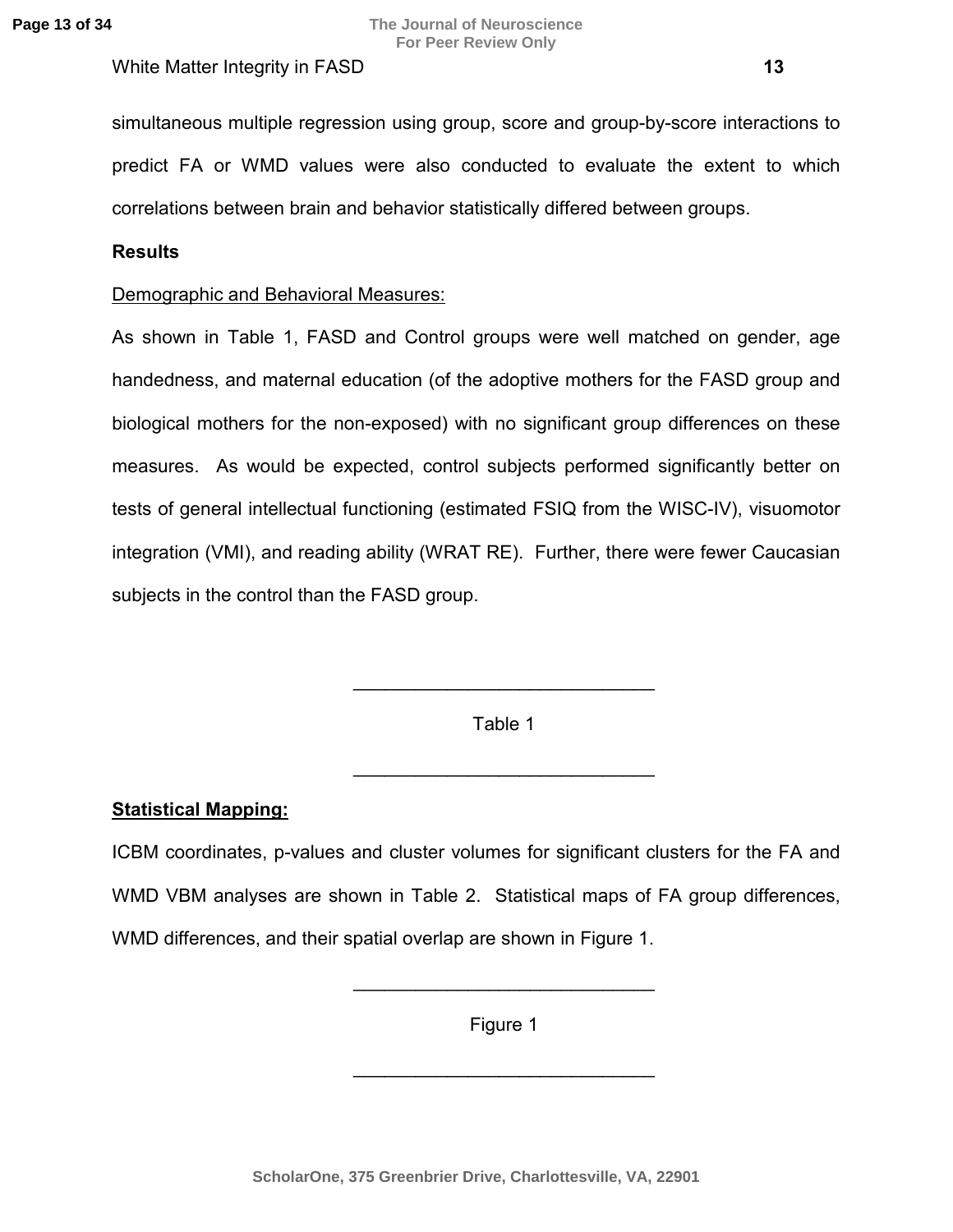## Table 2

 $\mathcal{L}=\mathcal{L}^{\text{max}}$  , where  $\mathcal{L}^{\text{max}}$  , we have the set of  $\mathcal{L}^{\text{max}}$ 

 $\_$ 

# **FA**

As seen in dark blue (FA group differences only) and light blue (FA and WMD group differences overlap) in Figure 1, the most notable significant clusters (FDR corrected for multiple comparisons,  $p \le 0.05$ ) where FA was significantly reduced in the FASD relative to control subjects fell in regions of the lateral splenium (medial superior parietal white matter) and posterior cingulate white matter bilaterally and in the deep white matter of the right temporal lobe. The temporal lobe clusters included portions of the inferior association fibers that connect the occipital to temporal and frontal lobes (i.e., inferior longitudinal fasciculus, inferior fronto-occipital fasciculus (Wakana et al., 2004)). Other significant clusters where FA was reduced in the FASD group were observed in right internal capsule and brain stem regions. There were no regions where FA was significantly higher in the FASD relative to control subjects.

## **White Matter Density**

There were no regions where white matter density group differences passed correction for multiple comparisons using FDR with  $p < 0.05$  (FASD  $>$  Control or Control  $>$  FASD). Because we were also interested in WMD to help explain differences in FA (i.e., microstructural organization) from group differences in white matter morphology (i.e., macrostructural organization), we examined uncorrected (extent threshold =  $0$ ,  $p$  <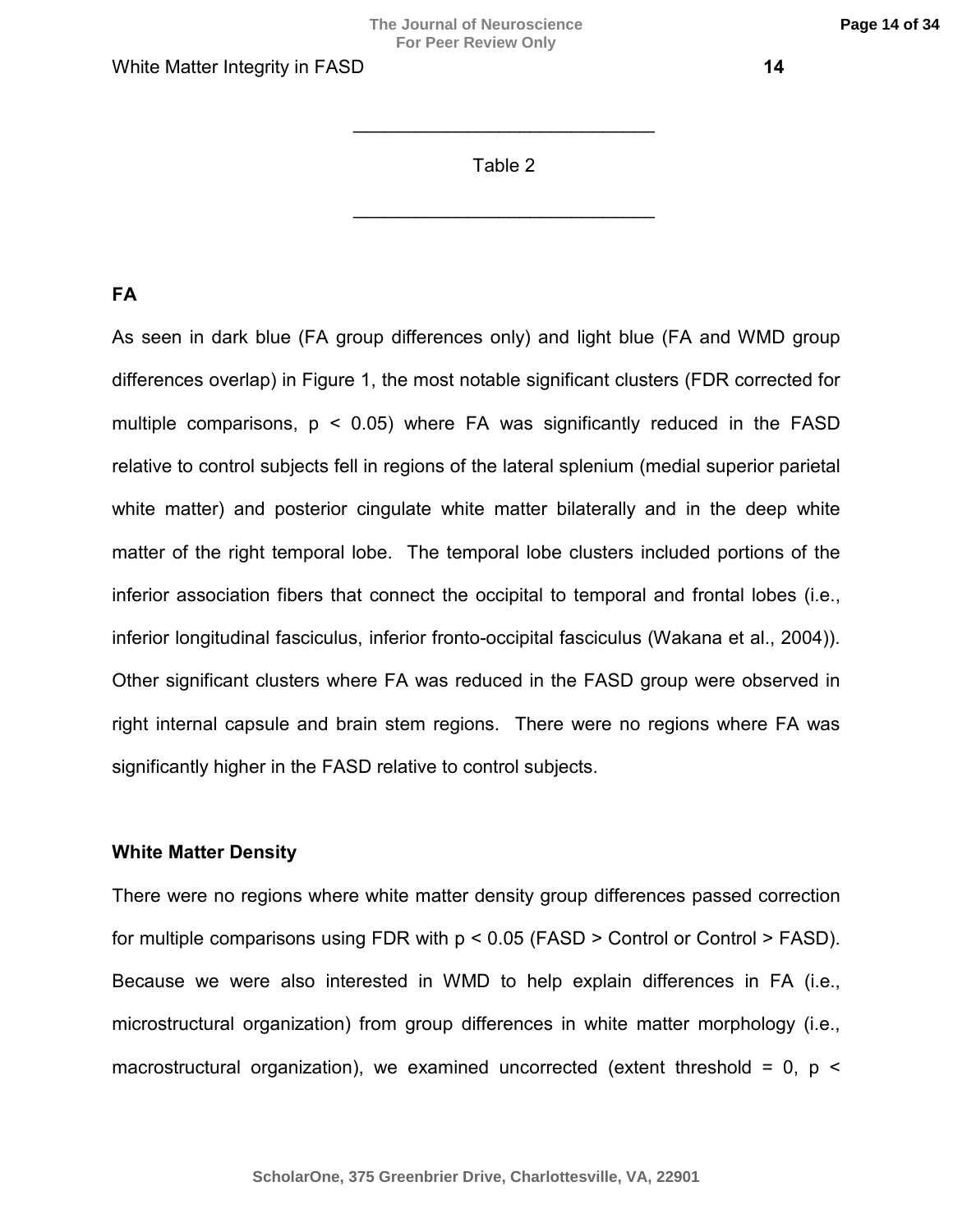0.001) group differences in WMD within regions of interest that were significant in the FA group analyses. As seen in Figure 1 in light blue (WMD and FA group differences overlapping), WMD was lower in the FASD group in some, but not all regions where FA was affected. Specifically, lower WMD was observed in the lateral splenium of the corpus callosum bilaterally and in right deep temporal association fibers. Notably, little overlap between FA and WMD differences were observed in the more anterior portions of the right temporal lobe and more lateral aspects of the splenium where only FA differences were observed. Small volume correction (SVC) for multiple comparisons within the region of interest that included only significant voxels from the FA analyses confirmed 3 significant clusters: 1 in the left temporal lobe and 1 in each the left and right lateral splenium/parietal regions (see Table 2). There were no regions where WMD was higher in the FASD group relative to controls within the region of interest.

## **Post-hoc FA ROI Analyses**

Results from post-hoc FA white-matter ROI analyses are shown in Table 3 and Figure 2. FA differences between groups were highly significant in 5 of the 7 ROIs evaluated. Scatterplots of group effects are shown in the top row of graphs in Figure 2 and are mapped from the 2 splenium and 2 right temporal lobe ROIs. These significant results further validated the statistical maps, and showed that FA differences seen in the maps cannot be attributed to misregistration of white matter between groups. As seen in Table 3, the variance in the splenium ROIs was considerably higher than the variance in other regions. However, the increased variance was seen in both groups, and was unlikely to impact the significant group effects. ROIs from the left temporal lobe were not above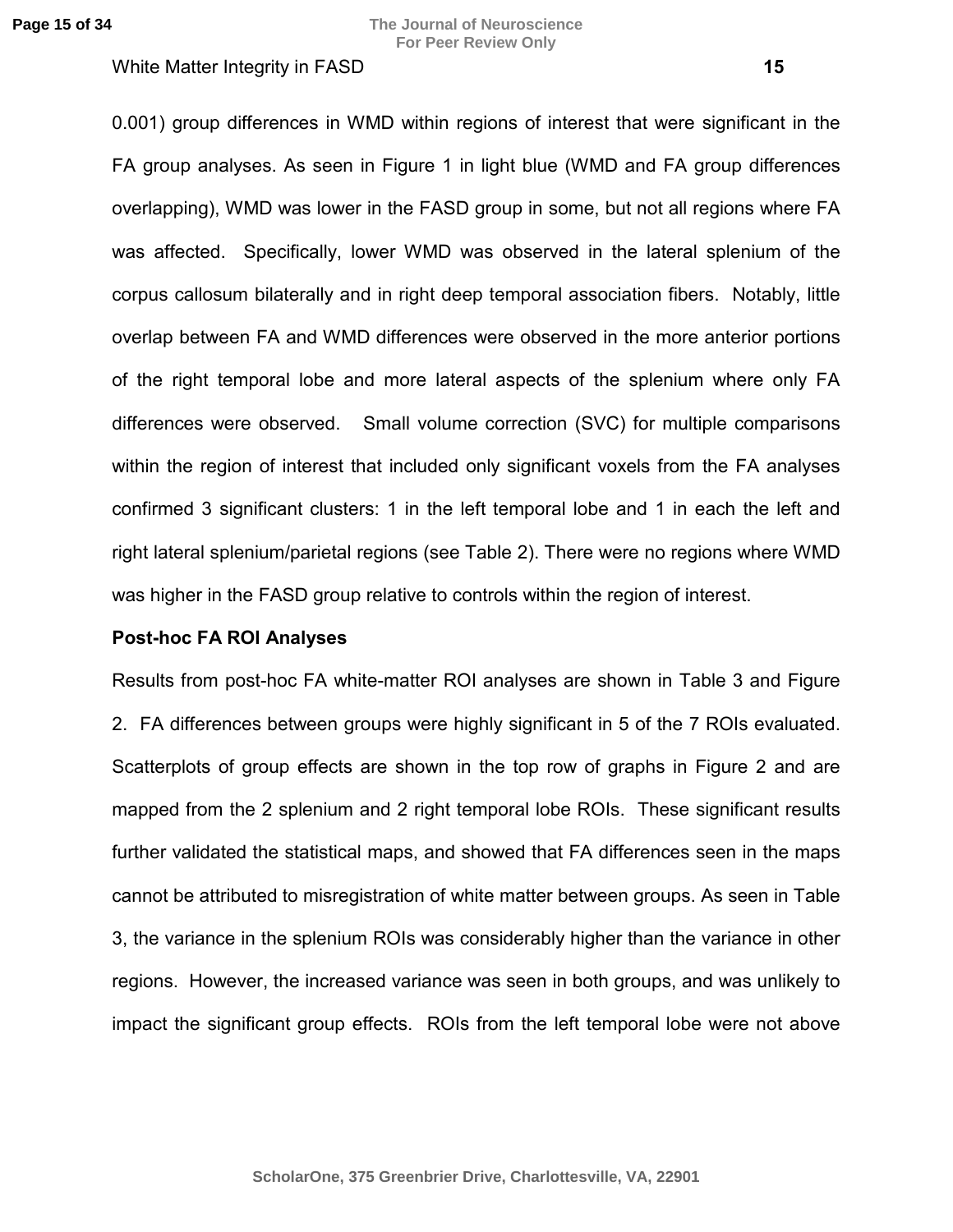the statistical threshold used to create the map, but were actually at trend level significance in the ROI analysis as shown in Table3.

Figure 2

 $\mathcal{L}=\mathcal{L}^{\mathcal{L}}$  , where  $\mathcal{L}^{\mathcal{L}}$  , we have the set of the set of the set of the set of the set of the set of the set of the set of the set of the set of the set of the set of the set of the set of the set of

 $\_$ 

 $\mathcal{L}=\mathcal{L}^{\mathcal{L}}$  , where  $\mathcal{L}^{\mathcal{L}}$  , we have the set of the set of the set of the set of the set of the set of the set of the set of the set of the set of the set of the set of the set of the set of the set of

Table 3

 $\mathcal{L}=\mathcal{L}^{\mathcal{L}}$  , where  $\mathcal{L}^{\mathcal{L}}$  , we have the set of the set of the set of the set of the set of the set of the set of the set of the set of the set of the set of the set of the set of the set of the set of

# **Brain-Behavior Results**

Results from the brain behavior correlation analyses are illustrated in the bottom row of graphs in Figure 2. As predicted, correlations between VMI scores and FA values in the lateral splenium-parietal white matter ROIs bilaterally were significant, but only within the FASD group (left  $r = 0.653$ ,  $p = 0.006$ ; right  $r = 0.681$ ,  $p = 0.004$ ). Essentially in these regions within the FASD group, lower FA values were predictive of lower VMI scores. Group (FASD vs. Control) by score (VMI) interactions in multiple regression analyses suggest that the correlation between splenium FA and VMI scores differed significantly between groups (left beta = 1.86,  $p = 0.009$ ; right beta = 1.57,  $p = 0.031$ ). While we expected the reading score to be correlated with temporal lobe FA, correlations between the WRAT-RE score and FA were not significant in any region tested. Correlations between WMD and either VMI or WRAT-RE were not significant for any of the 7 ROIs.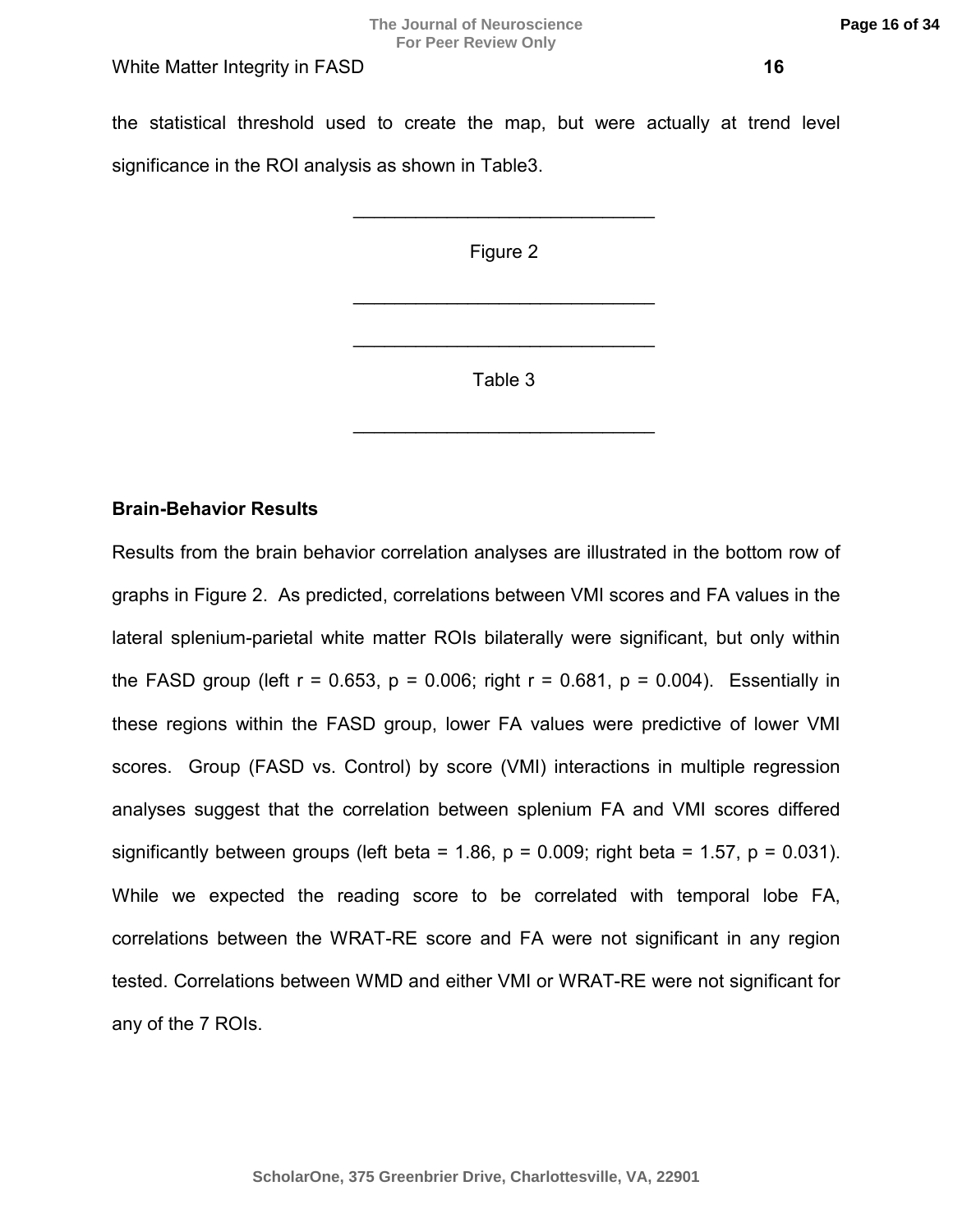# **Discussion.**

These findings further confirm white matter pathology associated with heavy prenatal alcohol exposure. The regional findings are in part consistent with our a priori hypotheses in that we observed lower FA in the FASD than control groups in lateral temporal regions and in the vicinity of the lateral splenium of the corpus callosum where we had previously observed dysmorphology in independent samples (Sowell et al., 2001a; Sowell et al., 2007a). Our findings are somewhat consistent with previous reports of FA differences in FASD in posterior callosal regions (Ma et al., 2005; Wozniak et al., 2006) as we found FA reductions localized to more posterior than anterior perisplenial white matter. Previous studies of FA in FASD have evaluated only midsaggital corpus callosum regions of interest, and not whole-brain voxel-based analyses of FA as we have conducted here. Thus, our findings of FA reductions in ILF regions are novel. Results from this study support the hypothesis that higher gray matter thickness in individuals with FASDs in posterior temporal and inferior parietal lobes observed in previous reports (Sowell et al., 2007a) could result from delayed or permanently reduced myelin deposition, at least in the right temporal lobe. In other words, it is possible that tissue with "gray matter" signal on MRI is actually unmyelinated peripheral axonal or dendritic fibers. It is also possible that disorganization of white matter fibers (i.e., fibers with multiple orientations within the same voxel), or lower axonal density could account for the lower FA (Mori and Zhang, 2006) we observe in the FASD group. It is not clear, however, how disorganization or reduced axonal density of *myelinated* fibers (which would likely have white matter signal on T1-weighted MRI) could result in higher co-local gray matter thickness values, further implicating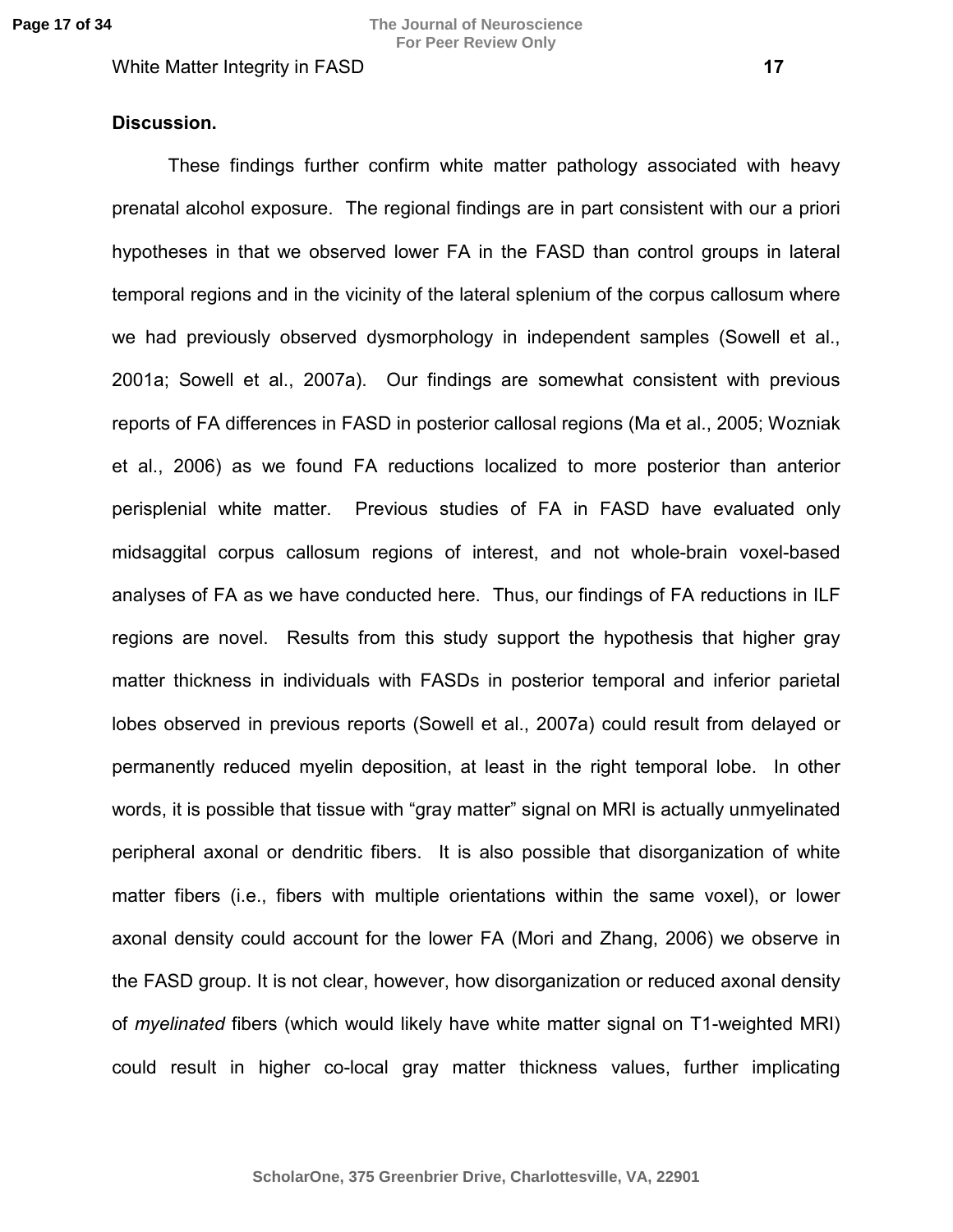**Page 18 of 34**

dysmyelination rather than disorganization as a cause. Animal or postmortem studies would help further explain the etiology of lower FA and higher cortical thickness resultant from heavy prenatal alcohol exposure.

Whatever the micro (evaluated with FA analyses) or macrostructural (evaluated with WMD analyses) etiology, abnormalities of FA in some brain regions of the FASD subjects are related to impairment in cognitive functions subserved by those regions. Specifically, lower FA in the lateral splenium and parietal lobe white matter predicted worse performance on a test of visuomotor integration in the FASD group. This finding was specific to FA (and not WMD) in the lateral splenium region, as would be expected given that regions role in visuospatial processing (Cabeza and Nyberg, 2000), specific to the FASD group, and specific to visuomotor integration (i.e., reading ability was not related to FA values in the splenium region). Thus, these white matter microstructural (i.e., reduced myelination or fiber disorganization) abnormalities in children and adolescents with heavy prenatal alcohol exposure appear to be clinically significant. Our results suggest that this region of white matter is particularly susceptible to damage from prenatal alcohol exposure and that FA in this region may not be variable enough to correlate with VMI performance in the controls.

We also conducted VBM analyses of WMD to evaluate macrostructural white matter differences. While WMD results were not significant upon correction for multiple comparisons, results from the uncorrected analyses suggest lower WMD in bilateral lateral splenial and right temporal lobe regions. WMD reductions overlaped with some, but not all voxels significant in the FA analyses. Thus, FA differences between groups cannot be completely mediated by morphological differences in white matter, and must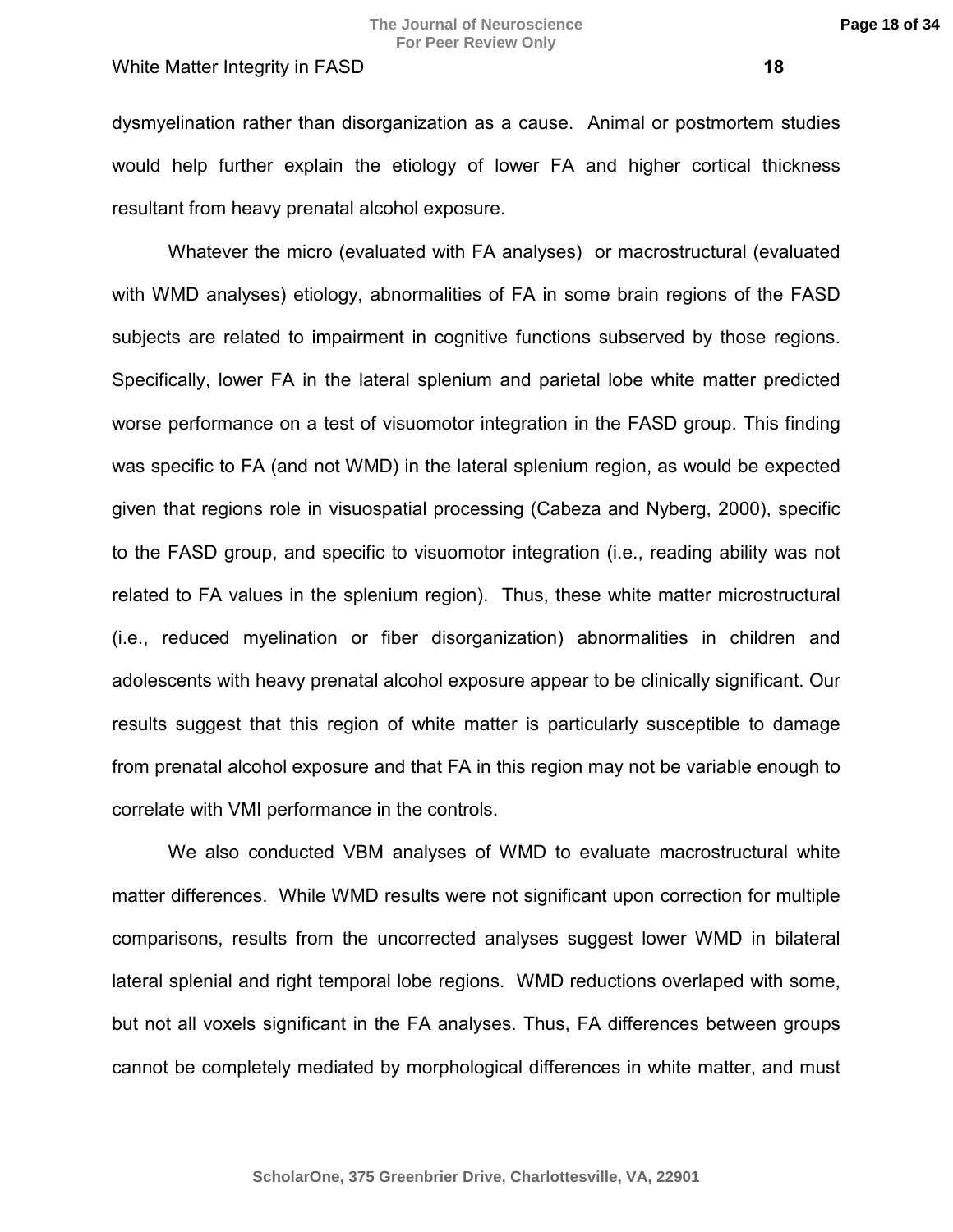be related to lower myelination or disorganization of white matter fibers. Future analyses could involve fiber tractography (Mori and Zhang, 2006) to define exact fiber tracts within the temporal lobe (i.e., inferior longitudinal fasciculus) in each individual, and group differences in FA within matched tracts could be evaluated (Johansen-Berg and Behrens, 2006). This type of analysis would help explain observed FA differences due to mismatched anatomy between groups, and could reveal actual differences in myelination or fiber organization at homologous anatomical structures.

Interestingly, we did not observe wider spread WMD reductions in the lateral aspects of the temporal lobes in the left hemisphere as we did in a previous report (Sowell et al., 2001b). It is possible that WMD reductions in the left temporal lobe were sub-threshold and at trend level significance in this sample, just as FA reductions were in the ROI analyses. It is also possible that differences between the two independent samples accounted for the discrepant results. The previous group we studied tended to be more severely affected than those in the current report with 14 of 21 subjects in the earlier sample having the full FAS diagnosis (Sowell et al., 2001b) and only 4 of 17 meeting full FAS diagnostic criteria in the current report. We have shown that children with heavy prenatal alcohol exposure but without the facial dysmorphology to obtain the FAS diagnosis have regionally similar, but less severe brain dysmorphology (Sowell et al., 2001a; Sowell et al., 2001b; O'Hare et al., 2005; Sowell et al., 2007a). Perhaps the lower proportion of individuals with the full FAS diagnosis in the current report is weakening the observed effects. Unfortunately, with only 4 subjects meeting full FAS diagnostic criteria in this group, statistical power was not sufficient to explain severity effects in the present sample.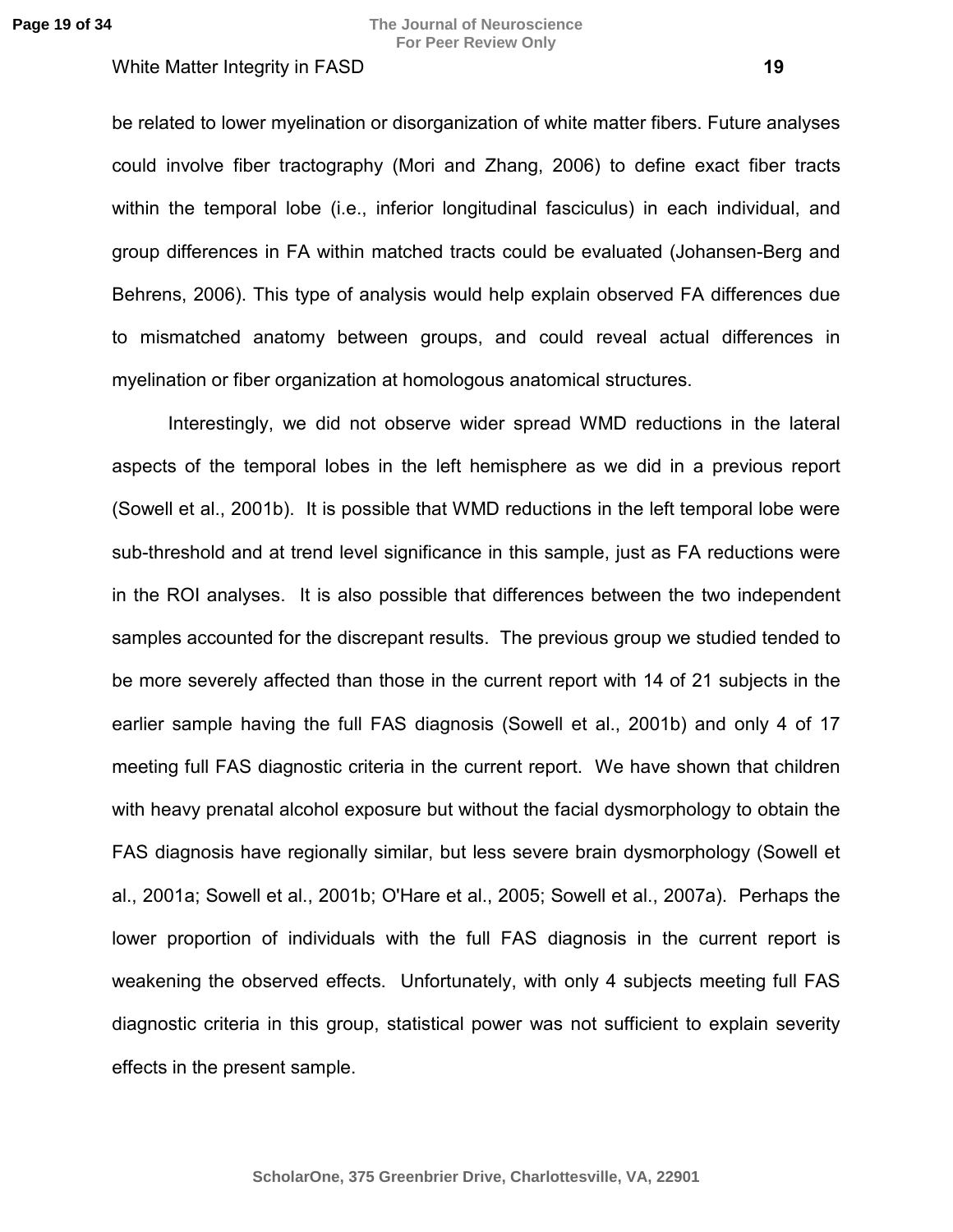We did not confirm FA reductions in the left temporal lobe in the voxel-based analyses. We would have expected similar effects in the left and right hemispheres given bilateral findings of higher gray matter thickness in an independent sample of alcohol-exposed subjects (Sowell et al., 2007a). The post hoc ROI analyses revealed trend level reductions in left temporal lobe FA in the subjects with FASDs. This suggests that greater thickness in the left hemisphere may also be related to disorganization or reduced myelin, though not to the extent that we see in the right hemisphere where FA decreases were statistically significant.

Taken together, the results presented here strongly implicate white matter microstructural abnormalities in children and adolescents with FASDs, exclusive of relative differences in white matter morphology. Lower FA in the FASD group in lateral splenial/parietal white matter are related to poorer visuomotor integration, though cause-and-effect cannot be derived from such correlational analyses. Whether myelin deposition and organization of white matter fibers is required for intact visuomotor integration, or experience and facility at visuomotor integration result in higher deposition of myelin and organization of fibers is difficult to infer from human studies. Studies of normal childhood and adolescent development show regionally heterogeneous declining cortical thickness, presumably due to synaptic pruning and greater myelination (reviewed in (Sowell et al., 2004)). Longitudinal analyses could help in understanding the cascade of events that result in lower FA and WMD in individuals with heavy prenatal alcohol exposure, and whether the insults to the brain are static, or plastic throughout the years of development. Animal studies could also help determine the etiology of white matter abnormalities resultant from prenatal alcohol exposure.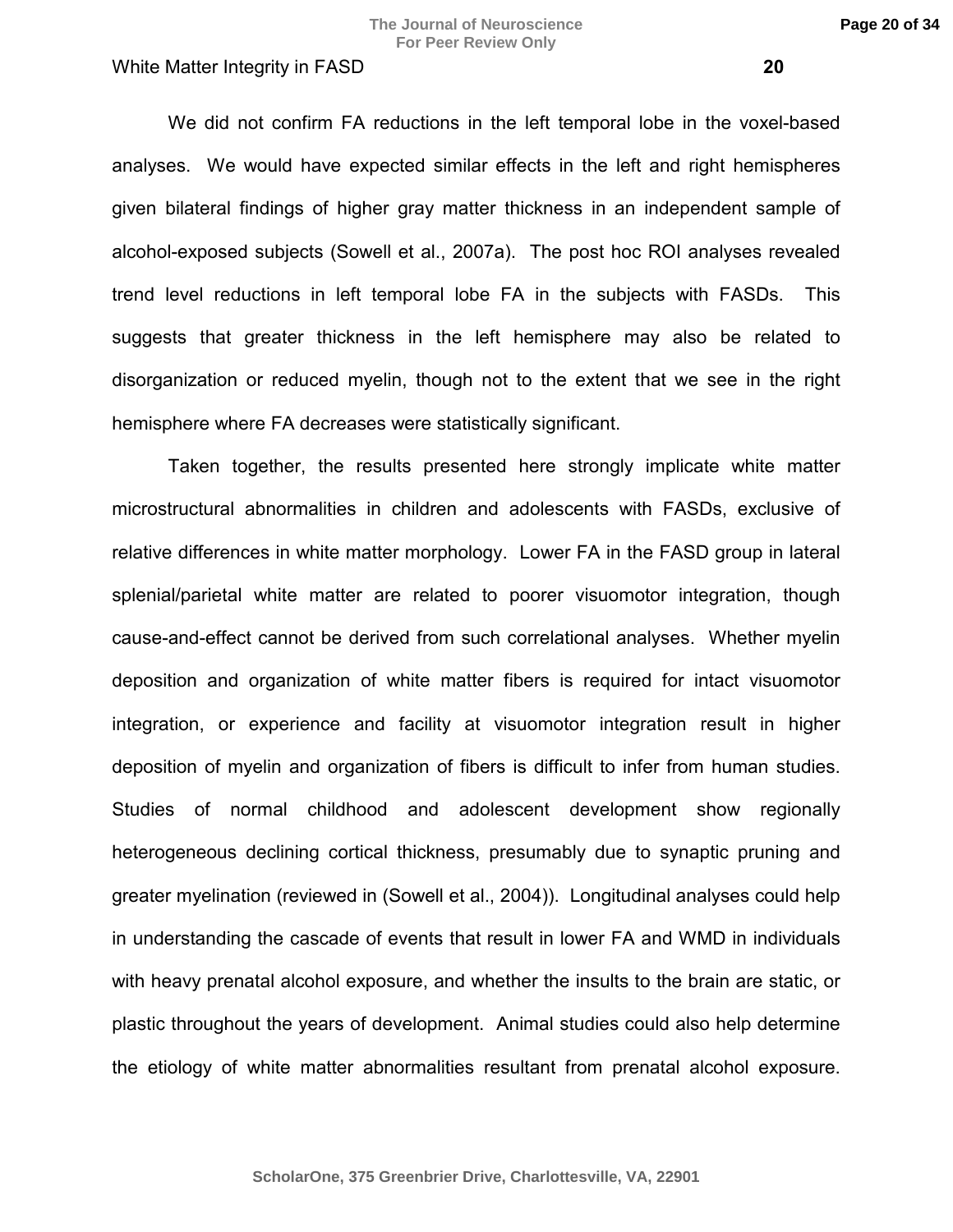Further caveats are warranted regarding difficulties in determining causality of prenatal alcohol exposure in the observed group effects on brain structure and cognitive function given that this is a case-control study and it was not possible to control many other potentially significant differences between the groups (i.e., socioeconomic status among the biological parents of participants with FASDs, prenatal exposure to other drugs in the FASD group) that could be associated with brain and cognitive differences between groups.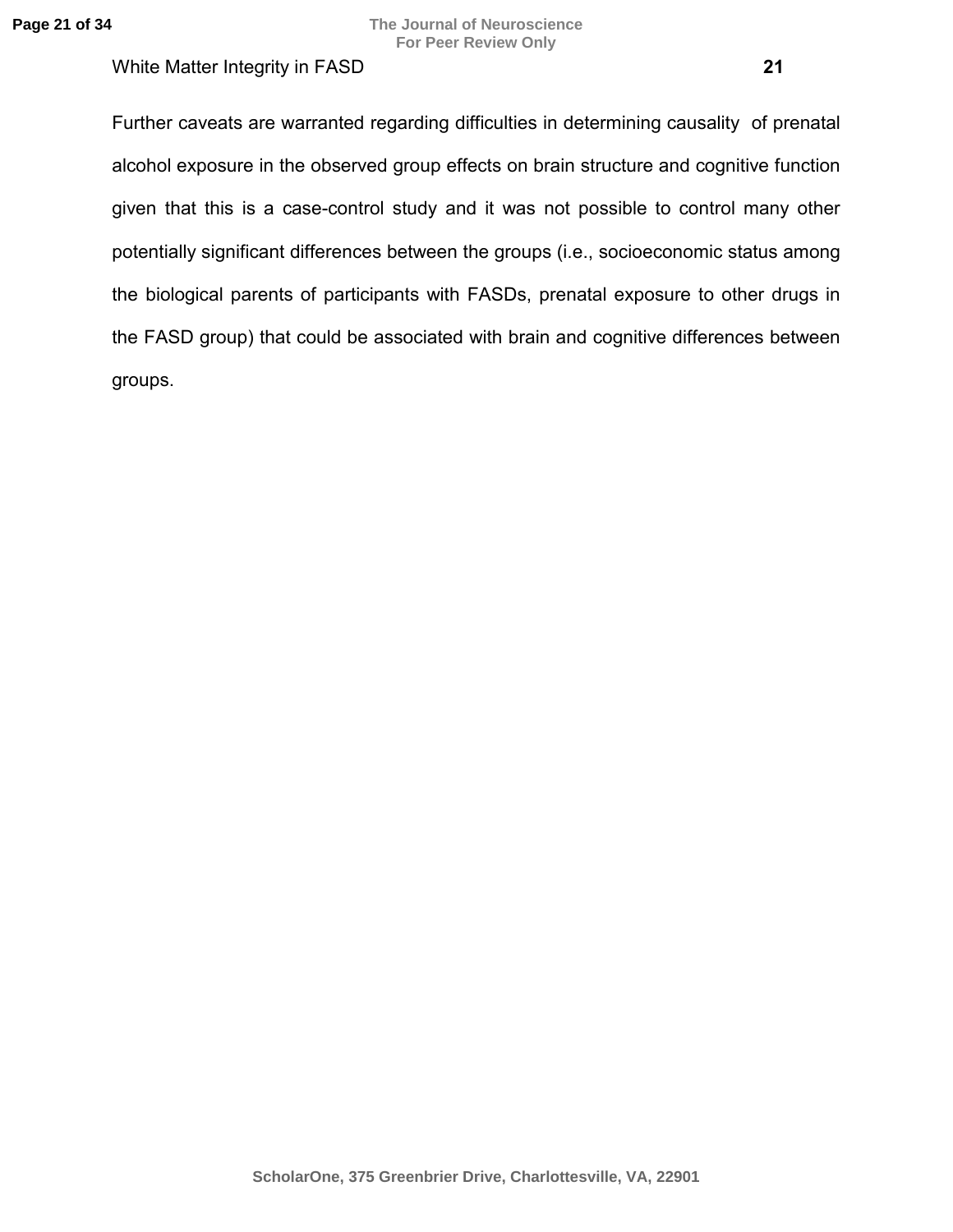**Table 1:** Demographics and Neurocognitive Performance for FASD and Control Subjects. Mean, standard deviation (SD) t, and p-values for group differences are given for demographics and neurocognitive tests. We used the Chi-Square rather than the ttest for the group effects on gender.

|                                                                                                                                                          | <b>FASD</b><br>$N = 17$ |                |         | <b>Controls</b><br>$N = 19$ |                     |                          |
|----------------------------------------------------------------------------------------------------------------------------------------------------------|-------------------------|----------------|---------|-----------------------------|---------------------|--------------------------|
|                                                                                                                                                          | Mean                    | <b>SD</b>      | Mean    | <b>SD</b>                   | t                   | P                        |
| Age                                                                                                                                                      | 10.525                  | 2.714          | 11.238  | 2.805                       | 0.775               | 0.444                    |
| <b>Handedness</b>                                                                                                                                        | 56.358                  | 57.588         | 64.579  | 30.246                      | 0.527               | 0.603                    |
| <b>Gender</b>                                                                                                                                            | 9 male                  | $\blacksquare$ | 8 male  | $\blacksquare$              | 0.423<br>Chi-Square | 0.516                    |
| <b>Maternal</b><br><b>Education (yrs.)</b>                                                                                                               | 16.706                  | 1.687          | 15.474  | 3.893                       | $-1.206$            | 0.236                    |
| <b>Ethnicity</b><br>(% Caucasian)                                                                                                                        | 36.84%                  | $\blacksquare$ | 82.35%  | $\blacksquare$              | -                   | $\overline{\phantom{a}}$ |
| <b>FSIQ</b>                                                                                                                                              | 88.750<br>$(n = 16)$    | 14.585         | 109.526 | 17.351                      | 3.849               | 0.001                    |
| <b>WRAT-RE</b>                                                                                                                                           | 33.765                  | 8.899          | 39.947  | 4.983                       | 2.531               | 0.018                    |
| <b>VMI</b>                                                                                                                                               | 19.824                  | 3.729          | 24.000  | 3.873                       | 3.294               | 0.002                    |
| Abbreviations: FSIQ - full scale intelligence quotient; WRAT-RE, Wide Range Achievement Test -<br>Reading; Beery's test of Visuomotor Integration (VMI). |                         |                |         |                             |                     |                          |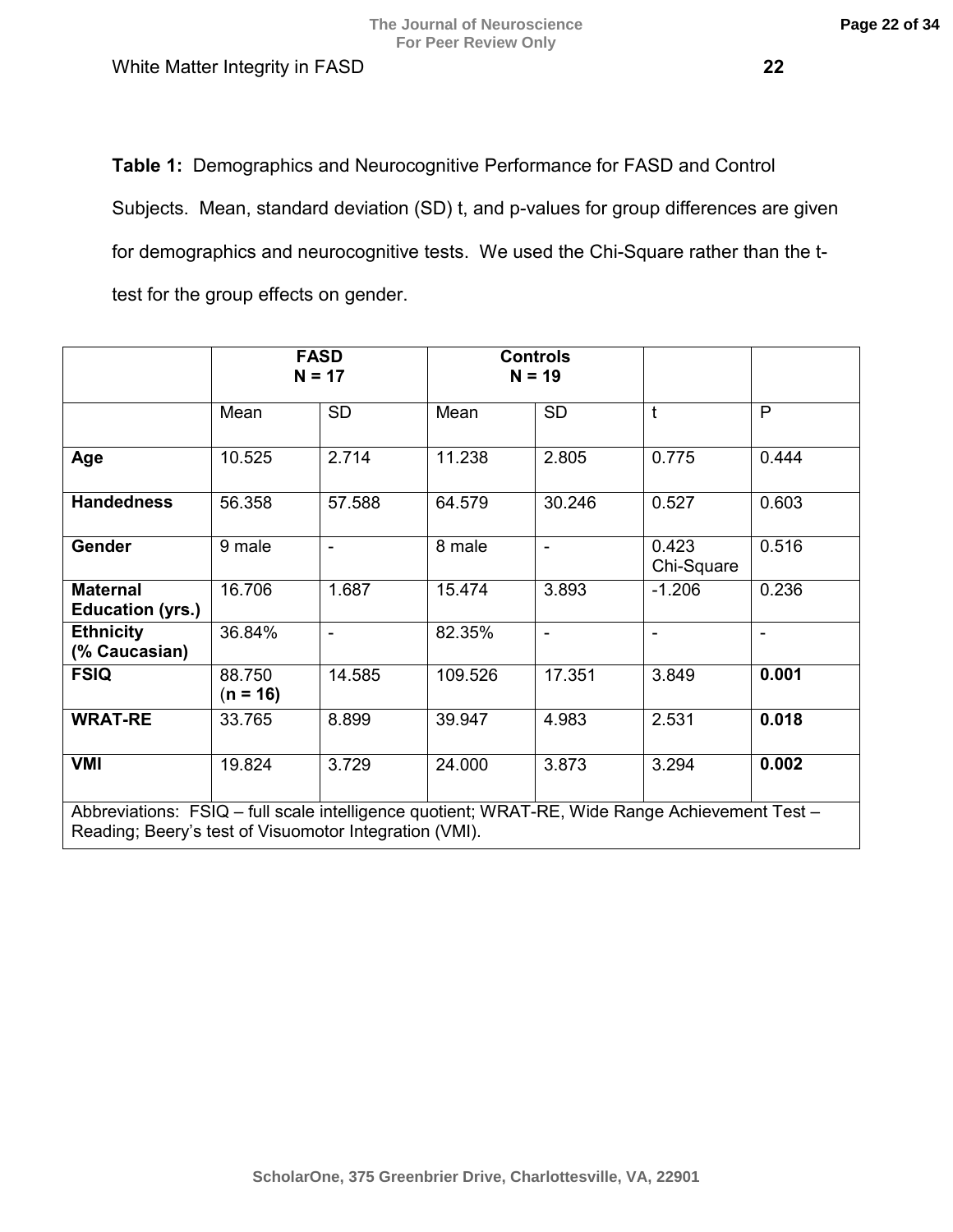**The Journal of Neuroscience For Peer Review Only**

White Matter Integrity in FASD **23** 

**Table 2:** Results from SPM analyses of group differences in FA and WMD. P-values, cluster volumes and X, Y and Z ICBM coordinates for the maximum Z-value within each cluster for the FA (p < 0.05, FDR correction for multiple comparisons), and WMD (voxel threshold p < 0.001, small volume correction for multiple comparisons) are presented.

| FA:                                                                                                                                                                           |                        |                             |                    |  |  |
|-------------------------------------------------------------------------------------------------------------------------------------------------------------------------------|------------------------|-----------------------------|--------------------|--|--|
| <b>Cluster</b>                                                                                                                                                                | $P$ (FDR<br>corrected) | Cluster size<br>In cubic mm | x, y, z coordinate |  |  |
| <b>Lower FA in FASD</b>                                                                                                                                                       |                        |                             |                    |  |  |
| R Temporal lobe                                                                                                                                                               | < 0.001                | 3070                        | $45, -23, -15$     |  |  |
|                                                                                                                                                                               |                        |                             | $34, -13, -11$     |  |  |
|                                                                                                                                                                               |                        |                             | $39, -45, 0$       |  |  |
| L LS/Parietal white matter                                                                                                                                                    | < 0.001                | 3764                        | $-8, -51, 22$      |  |  |
|                                                                                                                                                                               |                        |                             | $-6, -35, 28$      |  |  |
| R LS/Parietal white matter                                                                                                                                                    |                        |                             | 8, -30, 32         |  |  |
|                                                                                                                                                                               |                        |                             |                    |  |  |
| <b>WMD VBM:</b>                                                                                                                                                               |                        |                             |                    |  |  |
| Lower White Matter Density in FASD                                                                                                                                            |                        |                             |                    |  |  |
| <b>Cluster</b>                                                                                                                                                                | P (SVC<br>corrected)   | Cluster size<br>In cubic mm | x, y, z coordinate |  |  |
| L LS/Parietal white matter                                                                                                                                                    | < 0.001                | 1495                        | $-14, -50, 15$     |  |  |
|                                                                                                                                                                               |                        |                             | $-4, -43, 18$      |  |  |
| R LS/Parietal white matter                                                                                                                                                    |                        |                             | $6, -41, 19$       |  |  |
|                                                                                                                                                                               |                        |                             | 4, -37, 22         |  |  |
| Abbreviations: R, right; L, left; LS, lateral splenium, WMD, white matter density; VBM, voxel-<br>based-morphometry; FDR, false detection rate; SVC, small volume correction. |                        |                             |                    |  |  |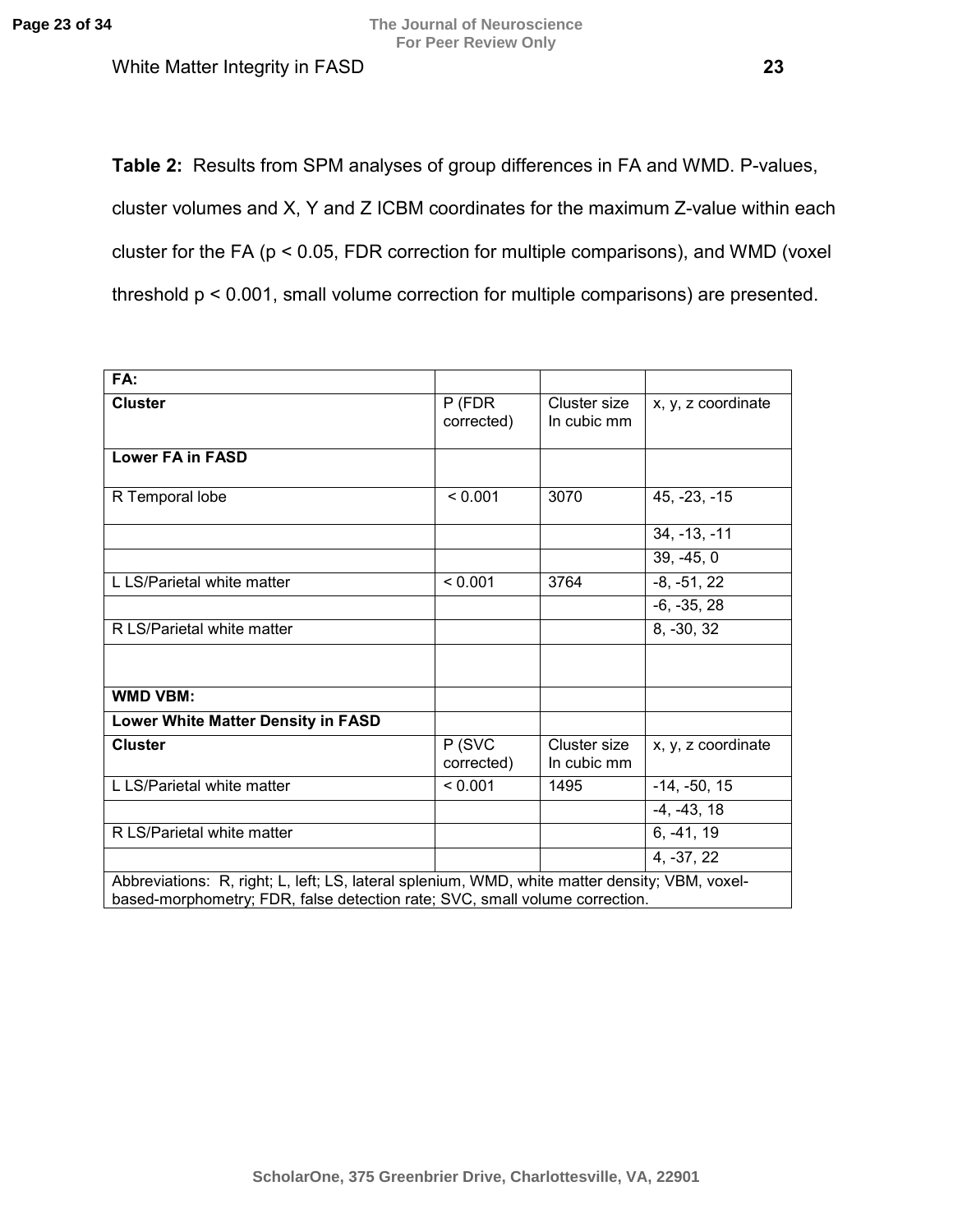**Table 3:** Post hoc Region of Interest FA Analyses. Regions of interest defined based

on the splenium and temporal lobe clusters observed in statistical maps.

|                                                                                        | <b>FASD</b> |           | <b>Control</b> |           |       |         |
|----------------------------------------------------------------------------------------|-------------|-----------|----------------|-----------|-------|---------|
| <b>Region</b>                                                                          | Mean FA     | <b>SD</b> | Mean FA        | <b>SD</b> | t     | P       |
| <b>R</b> Ant Temp                                                                      | 0.355       | 0.021     | 0.385          | 0.024     | 4.039 | < 0.001 |
| <b>R</b> Post Temp                                                                     | 0.408       | 0.046     | 0.451          | 0.030     | 3.249 | 0.003   |
| L Splenium                                                                             | 0.473       | 0.100     | 0.565          | 0.047     | 3.461 | 0.002   |
| <b>R</b> Splenium                                                                      | 0.472       | 0.081     | 0.553          | 0.050     | 3.544 | 0.002   |
| <b>Brainstem</b>                                                                       | 0.377       | 0.027     | 0.408          | 0.037     | 2.890 | 0.007   |
| L Ant Temp                                                                             | 0.382       | 0.033     | 0.403          | 0.034     | 1.828 | 0.076   |
| L Post Temp                                                                            | 0.423       | 0.028     | 0.442          | 0.036     | 1.740 | 0.091   |
| Abbreviations: R, right; L, left; Ant, anterior; Post, posterior; Temp, temporal lobe. |             |           |                |           |       |         |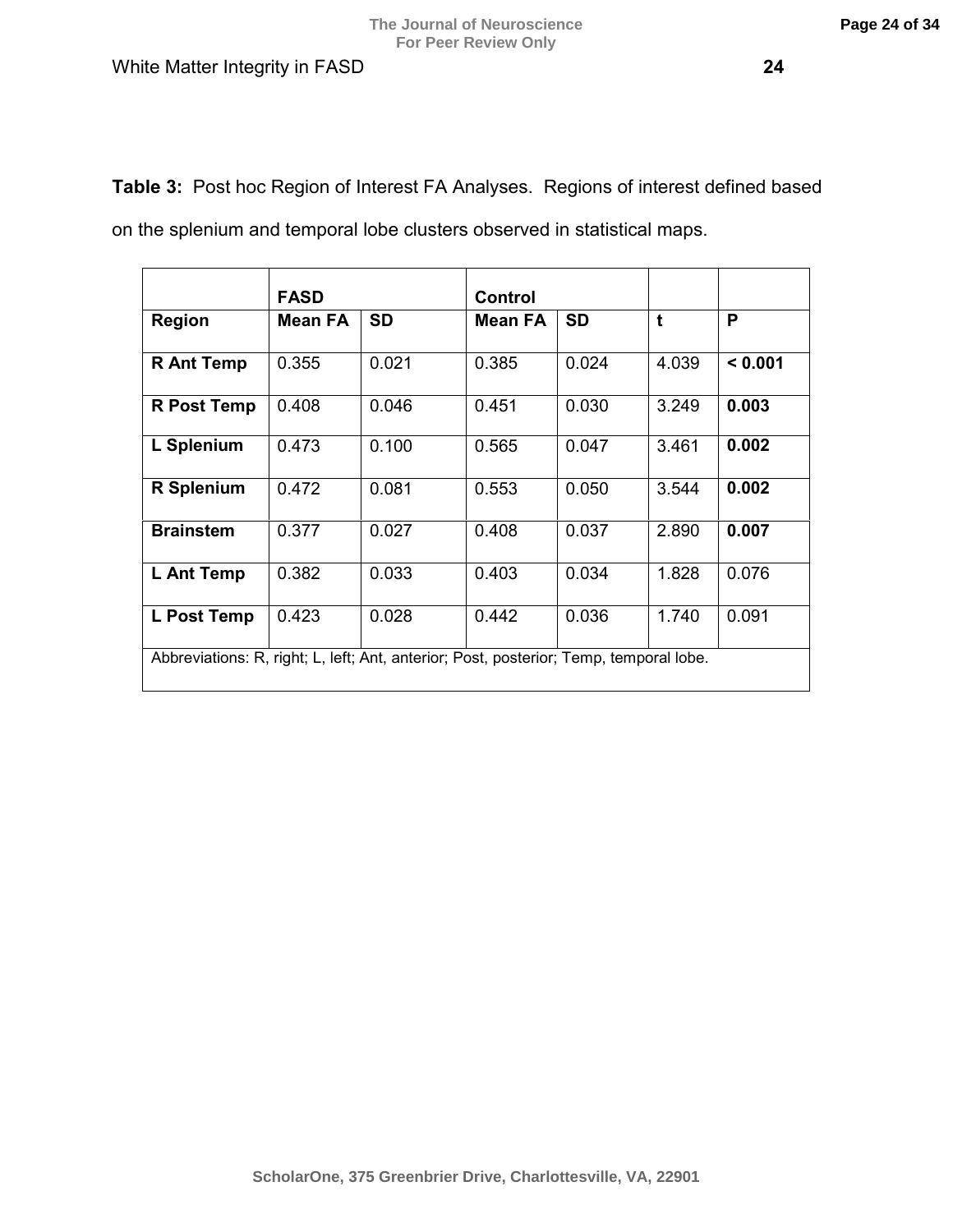**Figure 1:** Results from Statistical Parametric Mapping of FA and WMD. Coronal slices of one representative subject's brain with significant clusters from the FA and WMD VBM analyses overlaid. Shown in dark blue are regions where FA (but not WMD) was significantly lower in the individuals with FASDs relative to control subjects (p < 0.05, FDR correction for multiple comparisons). Regions in light blue are regions where WMD was significantly lower in the FASD relative to controls ( $p < 0.001$ , uncorrected) and overlapped with regions of FA reduction in FASD. There were numerous regions where WMD was lower in FASD relative to controls, but they were not within the region of interest used in the small volume correction for multiple comparisons.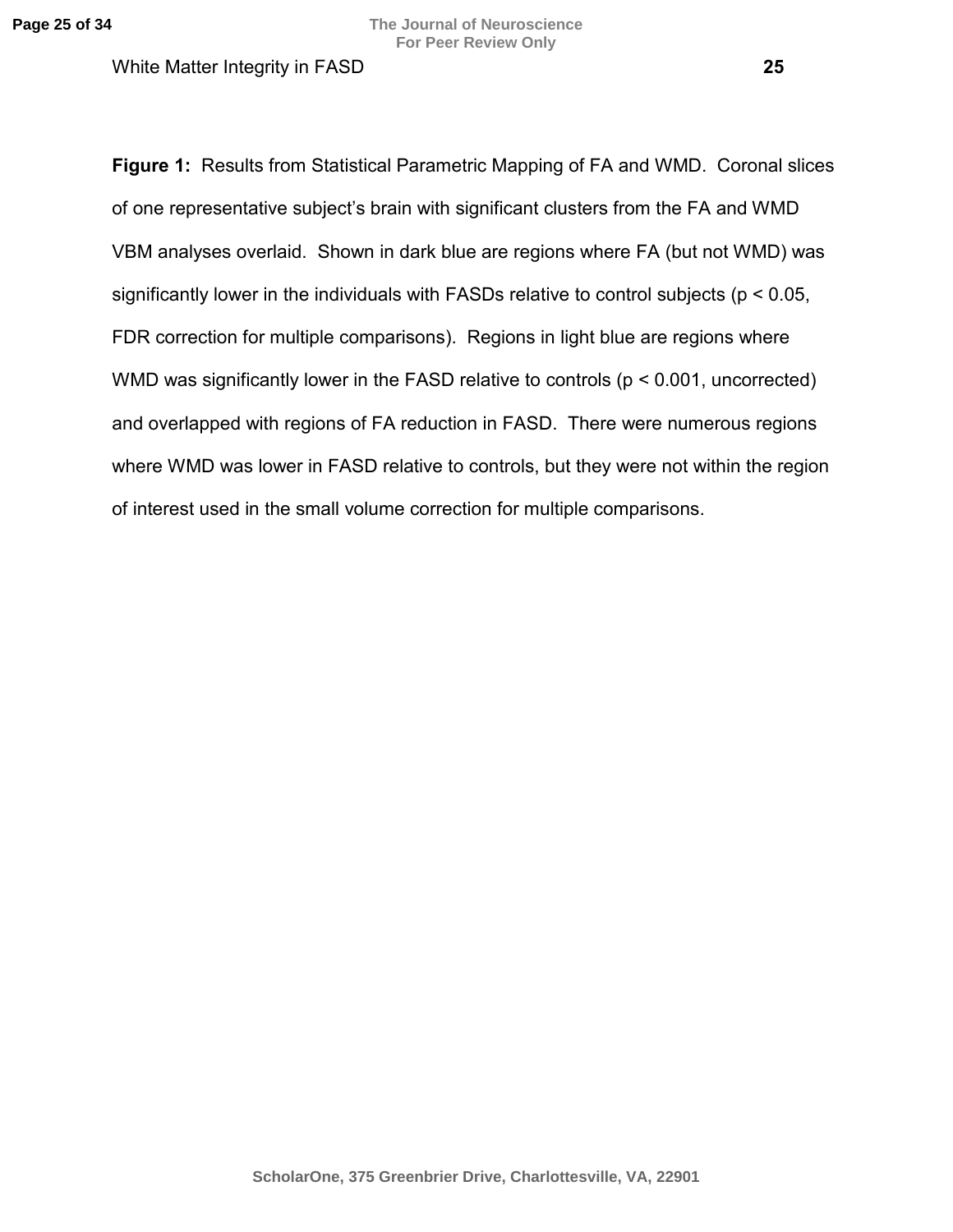**Figure 2:** ROI FA analyses and Brain Behavior Correlations. Coronal and saggital slices of one representative subject's brain with significant clusters from the FA and and WMD analyses. Color coding for significant clusters is the same as described for Figure 1. The Y-axes for all graphs have FA values. In the top row of graphs, FA values for each subject are shown for the FASD and control groups. FA values were taken from ROIs (localized approximately at the intersection of the crosshairs in each image) of all voxels within an 8mm sphere in the unsmoothed, white matter masked FA volume for each individual. In the bottom row, FA values from the same ROIs are shown in relation to subjects behavioral scores on the VMI. Control subjects are shown in red and FASD subjects in blue. Correlations between VMI scores and FA were highly significant in the left and right lateral splenium ROIs within the FASD, but not control subjects, and not for either group in the anterior and posterior temporal ROIs.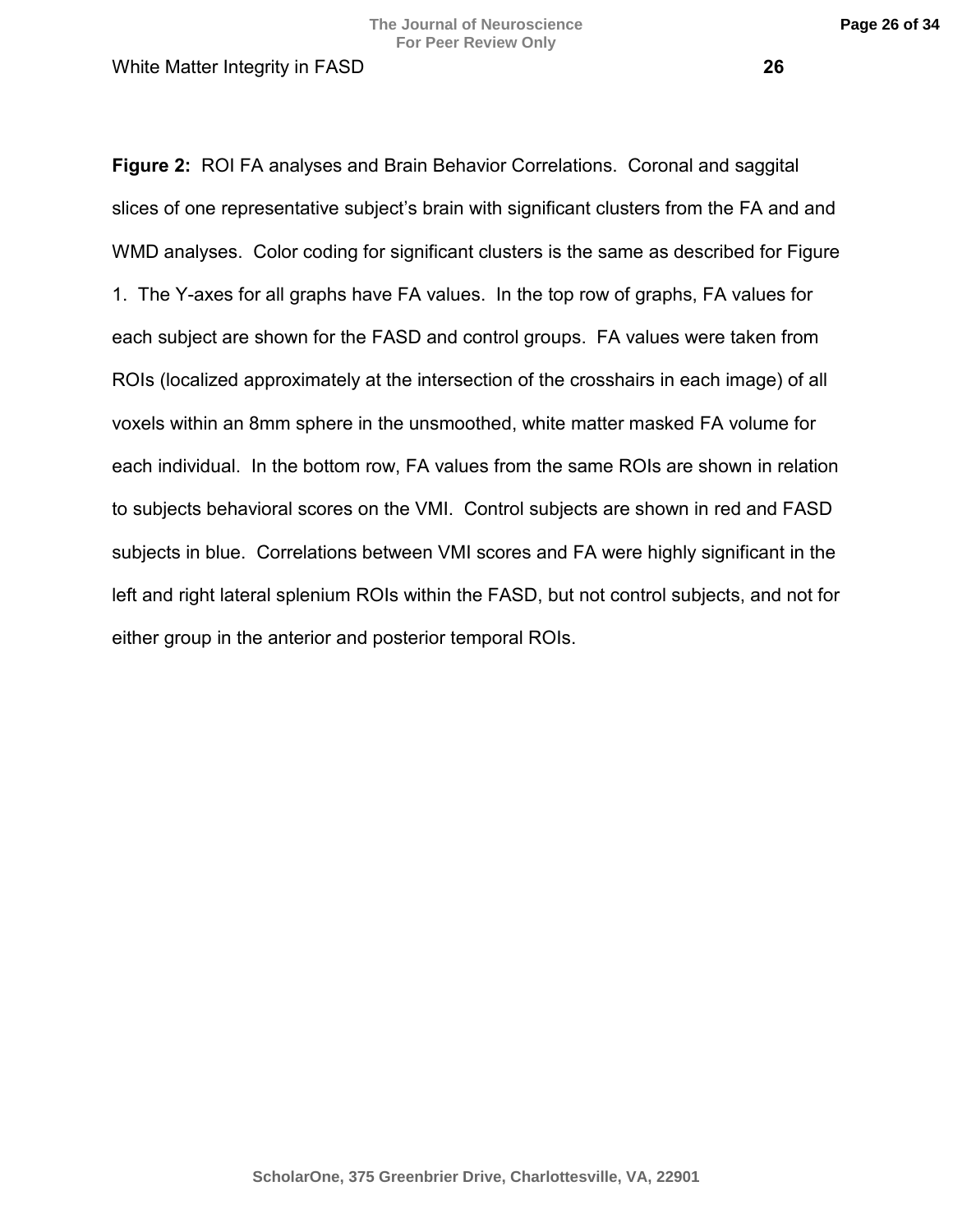## **References:**

(2004) National Center on Birth Defects and Developmental Disabilities Centers for Disease Control and Prevention Department of Health and Human Services.Fetal Alcohol Syndrome guidelines for Referral and Diagnosis: National Task Force on Fetal Alcohol Syndrome and Fetal Alcohol Effects. In:

[http://www.cdc.gov/ncbddd/fas/documents/FAS\\_guidelines\\_accessible.pdf](http://www.cdc.gov/ncbddd/fas/documents/FAS_guidelines_accessible.pdf).

- Archibald SL, Fennema-Notestine C, Gamst A, Riley EP, Mattson SN, Jernigan TL (2001) Brain dysmorphology in individuals with severe prenatal alcohol exposure. Dev Med Child Neurol 43:148-154.
- Ashburner J, Friston KJ (2000) Voxel-based morphometry-The methods. Neuroimage 11:805-821.
- Astley SJ (2004) Diagnostic guide for Fetal Alcohol Spectrum Disorders: The 4-Digit Diagnostic Code. Seattle, WA: The University of Washington.
- Beaulieu C (2002) The basis of anisotropic water diffusion in the nervous system a technical review. NMR Biomed 15:435-455.
- Beaulieu C, Allen PS (1994) Determinants of anisotropic water diffusion in nerves. Magn Reson Med 31:394-400.
- Beery KE (1989) Manual for the Developmental Test of Visual-Motor Integration. Cleveland: Modern Curriculum Press.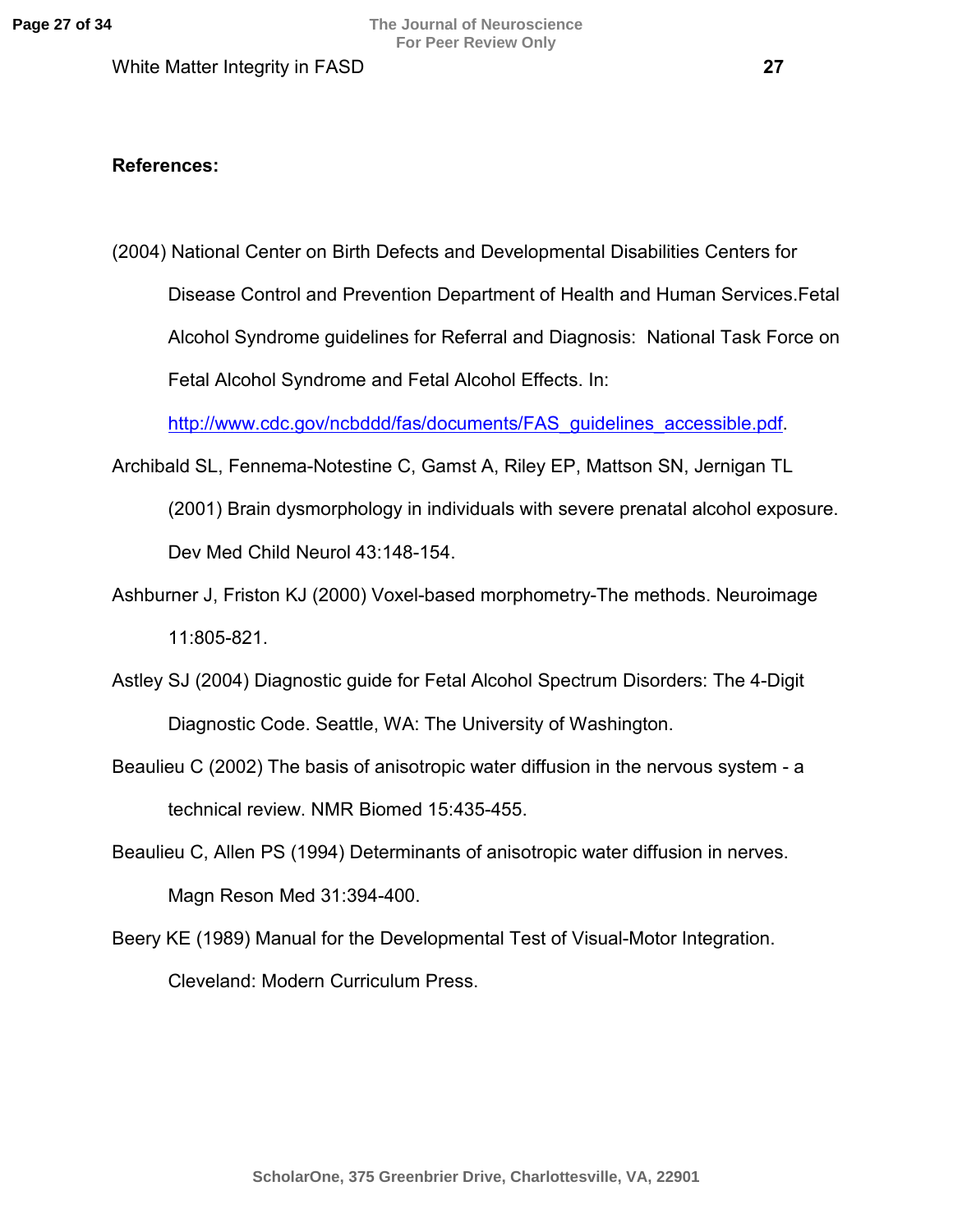- Bookstein FL, Sampson PD, Streissguth AP, Connor PD (2001) Geometric morphometrics of corpus callosum and subcortical structures in the fetal-alcoholaffected brain. Teratology 64:4-32.
- Bookstein FL, Streissguth AP, Sampson PD, Connor PD, Barr HM (2002) Corpus callosum shape and neuropsychological deficits in adult males with heavy fetal alcohol exposure. Neuroimage 15:233-251.
- Cabeza R, Nyberg L (2000) Imaging cognition II: An empirical review of 275 PET and fMRI studies. J Cogn Neurosci 12:1-47.
- Haselgrove JC, Moore JR (1996) Correction for distortion of echo-planar images used to calculate the apparent diffusion coefficient. Magn Reson Med 36:960-964.
- Johansen-Berg H, Behrens TE (2006) Just pretty pictures? What diffusion tractography can add in clinical neuroscience. Curr Opin Neurol 19:379-385.
- Jones KL, Smith DW (1973) Recognition of the fetal alcohol syndrome in early infancy. Lancet 2:999-1001.
- Jones KL, Smith DW (1975) The fetal alcohol syndrome. Teratology 12:1-10.
- Ma X, Coles CD, Lynch ME, Laconte SM, Zurkiya O, Wang D, Hu X (2005) Evaluation of corpus callosum anisotropy in young adults with fetal alcohol syndrome according to diffusion tensor imaging. Alcohol Clin Exp Res 29:1214-1222.
- Mattson SN, Riley EP (1998) A review of the neurobehavioral deficits in children with fetal alcohol syndrome or prenatal exposure to alcohol. Alcoholism, Clinical and Experimental Research 22:279-294.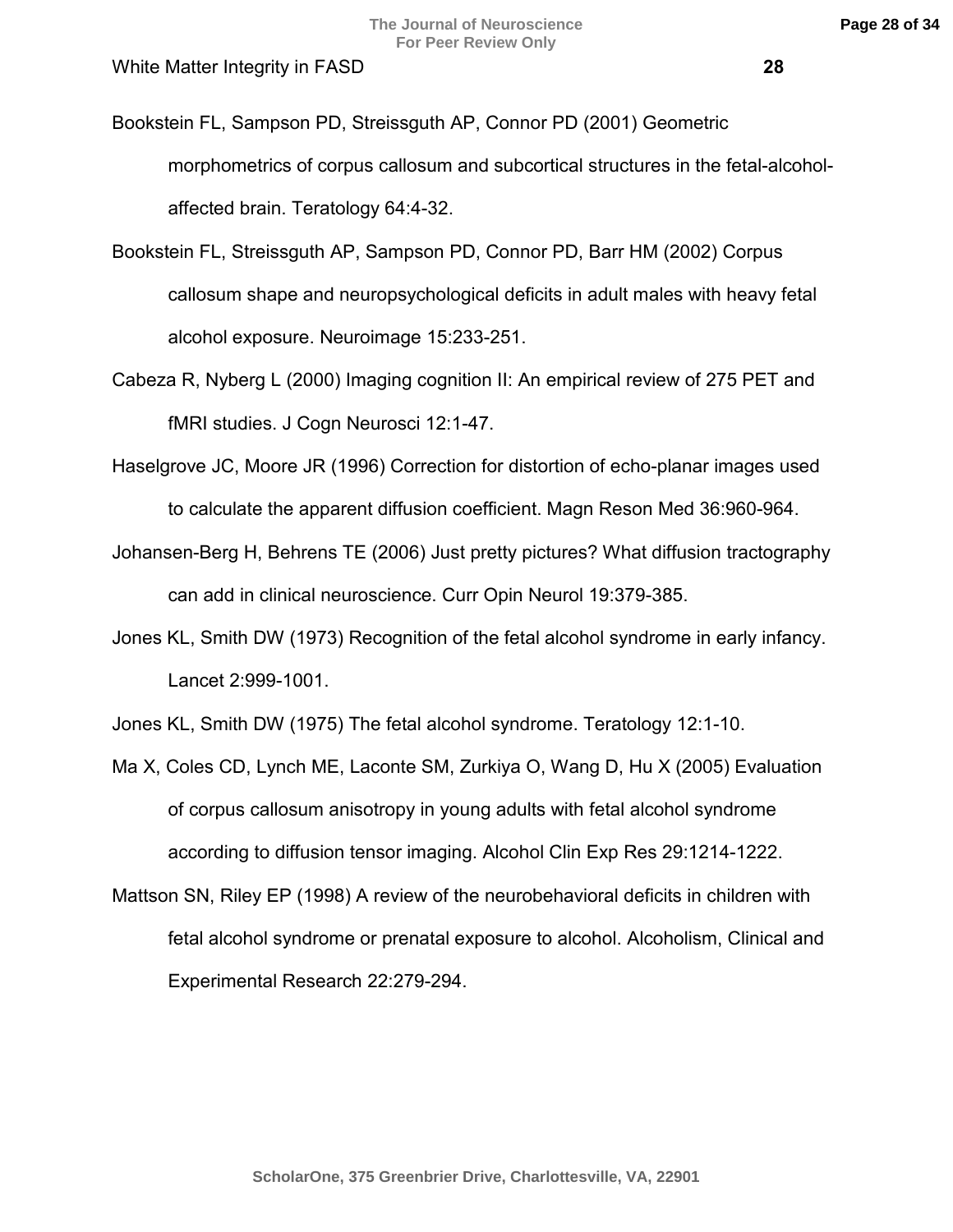- Mattson SN, Riley EP, Gramling L, Delis DC, Jones KL (1998) Neuropsychological comparison of alcohol-exposed children with or without physical features of fetal alcohol syndrome. Neuropsychology 12:146-153.
- Mattson SN, Riley EP, Sowell ER, Jernigan TL, Sobel DF, Jones KL (1996) A decrease in the size of the basal ganglia in children with fetal alcohol syndrome. Alcoholism, Clinical and Experimental Research 20:1088-1093.
- Mazziotta J, Toga A, Evans A, Fox P, Lancaster J, Zilles K, Woods R, Paus T, Simpson G, Pike B, Holmes C, Collins L, Thompson P, MacDonald D, Iacoboni M, Schormann T, Amunts K, Palomero-Gallagher N, Geyer S, Parsons L, Narr K, Kabani N, Le Goualher G, Boomsma D, Cannon T, Kawashima R, Mazoyer B (2001) A probabilistic atlas and reference system for the human brain: International Consortium for Brain Mapping (ICBM). Philos Trans R Soc Lond B Biol Sci 356:1293-1322.
- Mori S, Zhang J (2006) Principles of diffusion tensor imaging and its applications to basic neuroscience research. Neuron 51:527-539.
- O'Connor MJ, Frankel F, Paley B, Schonfeld AM, Carpenter E, Laugeson EA, Marquardt R (2006) A controlled social skills training for children with fetal alcohol spectrum disorders. J Consult Clin Psychol 74:639-648.
- O'Hare ED, Kan E, Yoshii J, Mattson SN, Riley EP, Thompson PM, Toga AW, Sowell ER (2005) Mapping cerebellar vermal morphology and cognitive correlates in prenatal alcohol exposure. Neuroreport 16:1285-1290.
- Oldfield RC (1971) The assessment and analysis of handedness: the Edinburgh inventory. Neuropsychologia 9:97-113.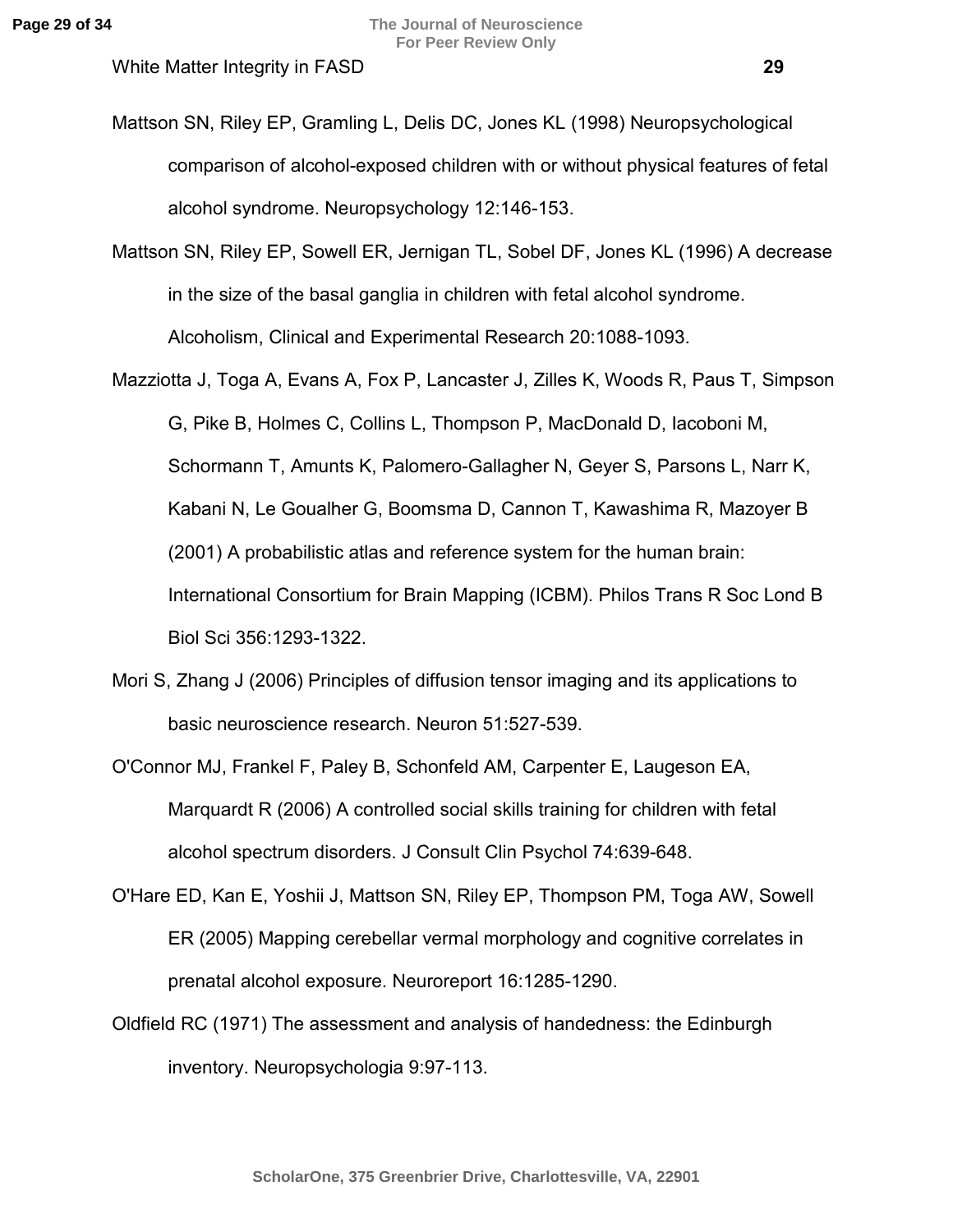- Partridge SC, Mukherjee P, Henry RG, Miller SP, Berman JI, Jin H, Lu Y, Glenn OA, Ferriero DM, Barkovich AJ, Vigneron DB (2004) Diffusion tensor imaging: serial quantitation of white matter tract maturity in premature newborns. Neuroimage 22:1302-1314.
- Paus T, Zijdenbos A, Worsley K, Collins DL, Blumenthal J, Giedd JN, Rapoport JL, Evans AC (1999) Structural maturation of neural pathways in children and adolescents: in vivo study. Science 283:1908-1911.
- Riikonen R, Salonen I, Partanen K, Verho S (1999) Brain perfusion SPECT and MRI in foetal alcohol syndrome. Developmental Medicine and Child Neurology 41:652- 659.
- Roebuck TM, Mattson SN, Riley EP (1998) A review of the neuroanatomical findings in children with fetal alcohol syndrome or prenatal exposure to alcohol. Alcoholism, Clinical and Experimental Research 22:339-344.
- Roebuck TM, Mattson SN, Riley EP (1999) Behavioral and psychosocial profiles of alcohol-exposed children. Alcoholism, Clinical and Experimental Research 23:1070-1076.
- Shattuck DW, Leahy RM (2002) BrainSuite: an automated cortical surface identification tool. Med Image Anal 6:129-142.
- Shattuck DW, Sandor-Leahy SR, Schaper KA, Rottenberg DA, Leahy RM (2001) Magnetic resonance image tissue classification using a partial volume model. Neuroimage 13:856-876.
- Sowell ER, Thompson PM, Toga AW (2004) Mapping changes in the human cortex throughout the span of life. Neuroscientist 10:372-392.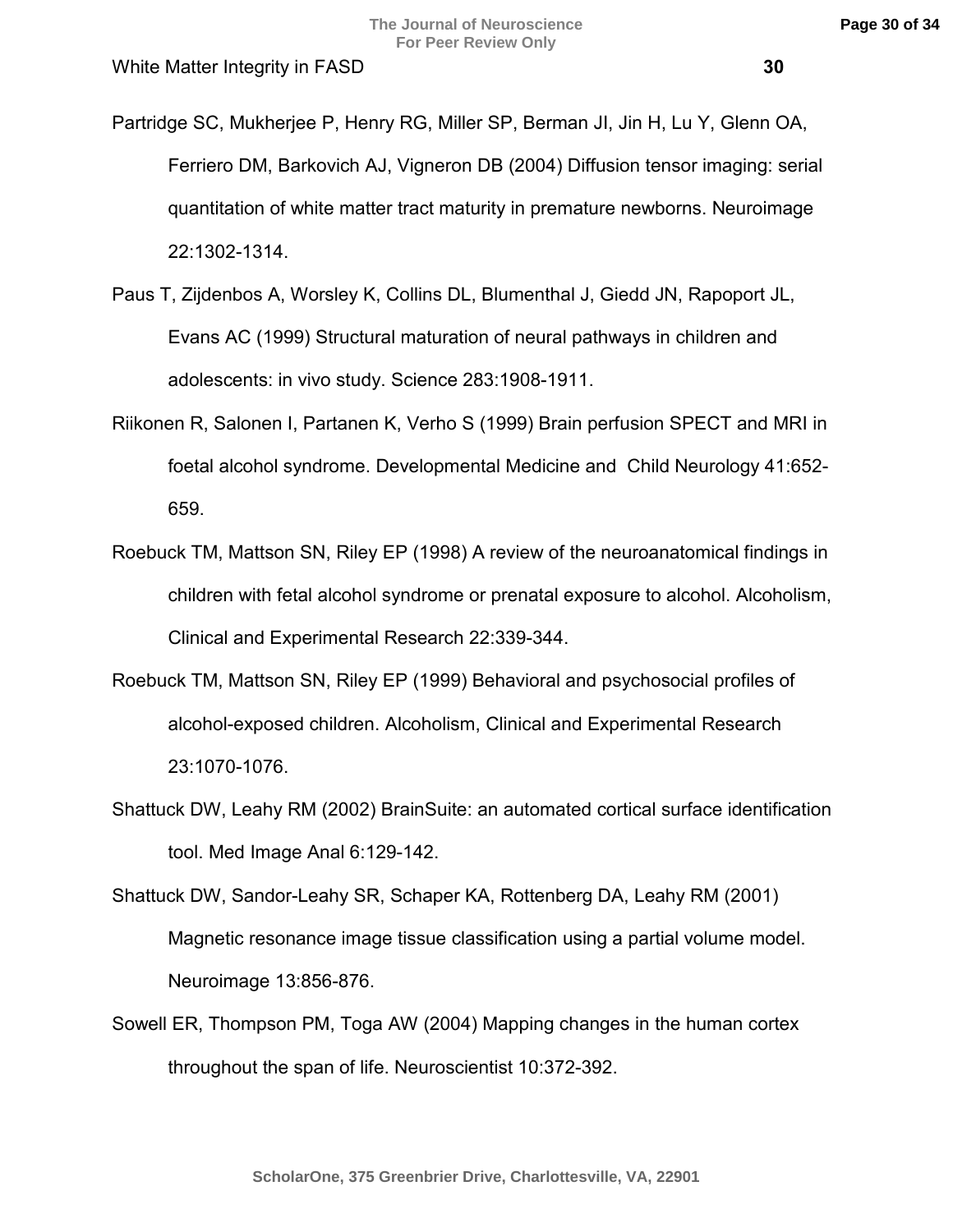- Sowell ER, Mattson SN, Thompson PM, Jernigan TL, Riley EP, Toga AW (2001a) Mapping Callosal Morphology and Cognitive Correlates: Effects of Heavy Prenatal Alcohol Exposure. Neurology 57:235-244.
- Sowell ER, Mattson SN, Kan E, Thompson PM, Riley EP, Toga AW (2007a) Abnormal Cortical Thickness and Brain-Behavior Correlation Patterns in Individuals with Heavy Prenatal Alcohol Exposure. Cereb Cortex epub ahead of print.
- Sowell ER, Thompson PM, Mattson SN, Tessner KD, Jernigan TL, Riley EP, Toga AW (2001b) Voxel-based morphometric analyses of the brain in children and adolescents prenatally exposed to alcohol. Neuroreport 12:515-523.
- Sowell ER, Thompson PM, Mattson SN, Tessner KD, Jernigan TL, Riley EP, Toga AW (2002a) Regional brain shape abnormalities persist into adolescence after heavy prenatal alcohol exposure. Cerebral Cortex 12:856-865.
- Sowell ER, Lu LH, O'Hare ED, McCourt S, Mattson SN, O'Connor MJ, Bookheimer SY (2007b) Medial Temporal and Frontal Lobe Activation Abnormalities During Verbal Learning in Children with Fetal Alcohol Spectrum Disorders. NeuroReport 18:635-639.
- Sowell ER, Thompson PM, Peterson BS, Mattson SN, Welcome SE, Henkenius AL, Riley EP, Jernigan TL, Toga AW (2002b) Mapping Cortical Gray Matter Asymmetry Patterns in Adolescents with Heavy Prenatal Alcohol Exposure. Neuro Image 17:1807-1819.
- Swayze VW, Johnson VP, Hanson JW, Piven J, Sato Y, Giedd JN, Mosnik D, Andreasen NC (1997) Magnetic resonance imaging of brain anomalies in fetal alcohol syndrome. Pediatrics 99:232-240.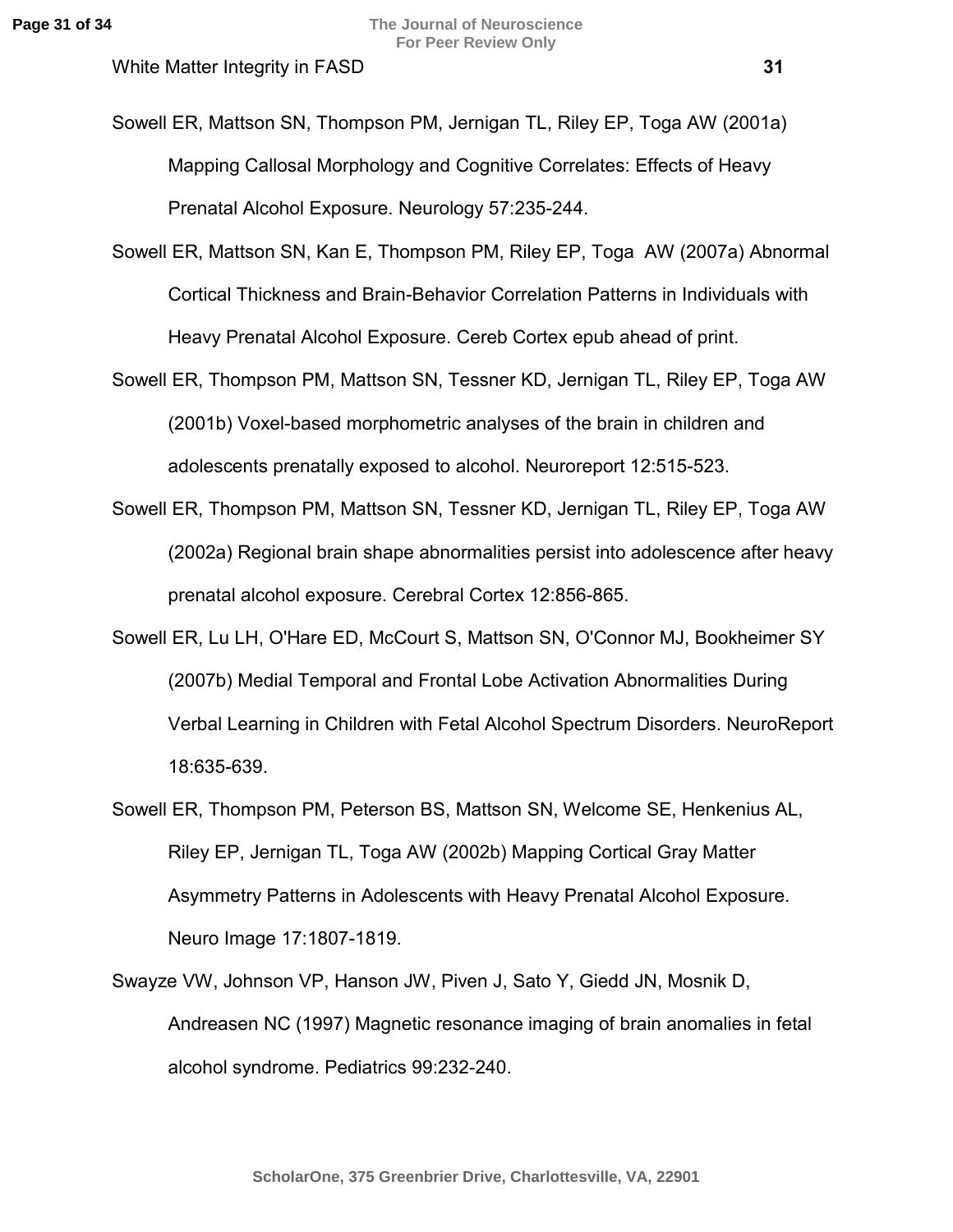- Wakana S, Jiang H, Nagae-Poetscher LM, van Zijl PC, Mori S (2004) Fiber tract-based atlas of human white matter anatomy. Radiology 230:77-87.
- Wechsler D (2003) The Wechsler Intelligence Scale for Children-Fourth Edition. San Antonio, TX: The Psychological Corporation.
- Wilkinson GS (1993) Manual for The Wide Range Achievement Test Third edition. Wilmington: Wide Range, Inc.
- Woods RP, Grafton ST, Holmes CJ, Cherry SR, Mazziotta JC (1998a) Automated image registration: I. General methods and intrasubject, intramodality validation. J Comput Assist Tomogr 22:139-152.
- Woods RP, Grafton ST, Watson JD, Sicotte NL, Mazziotta JC (1998b) Automated image registration: II. Intersubject validation of linear and nonlinear models. J Comput Assist Tomogr 22:153-165.
- Wozniak JR, Mueller BA, Chang PN, Muetzel RL, Caros L, Lim KO (2006) Diffusion tensor imaging in children with fetal alcohol spectrum disorders. Alcohol Clin Exp Res 30:1799-1806.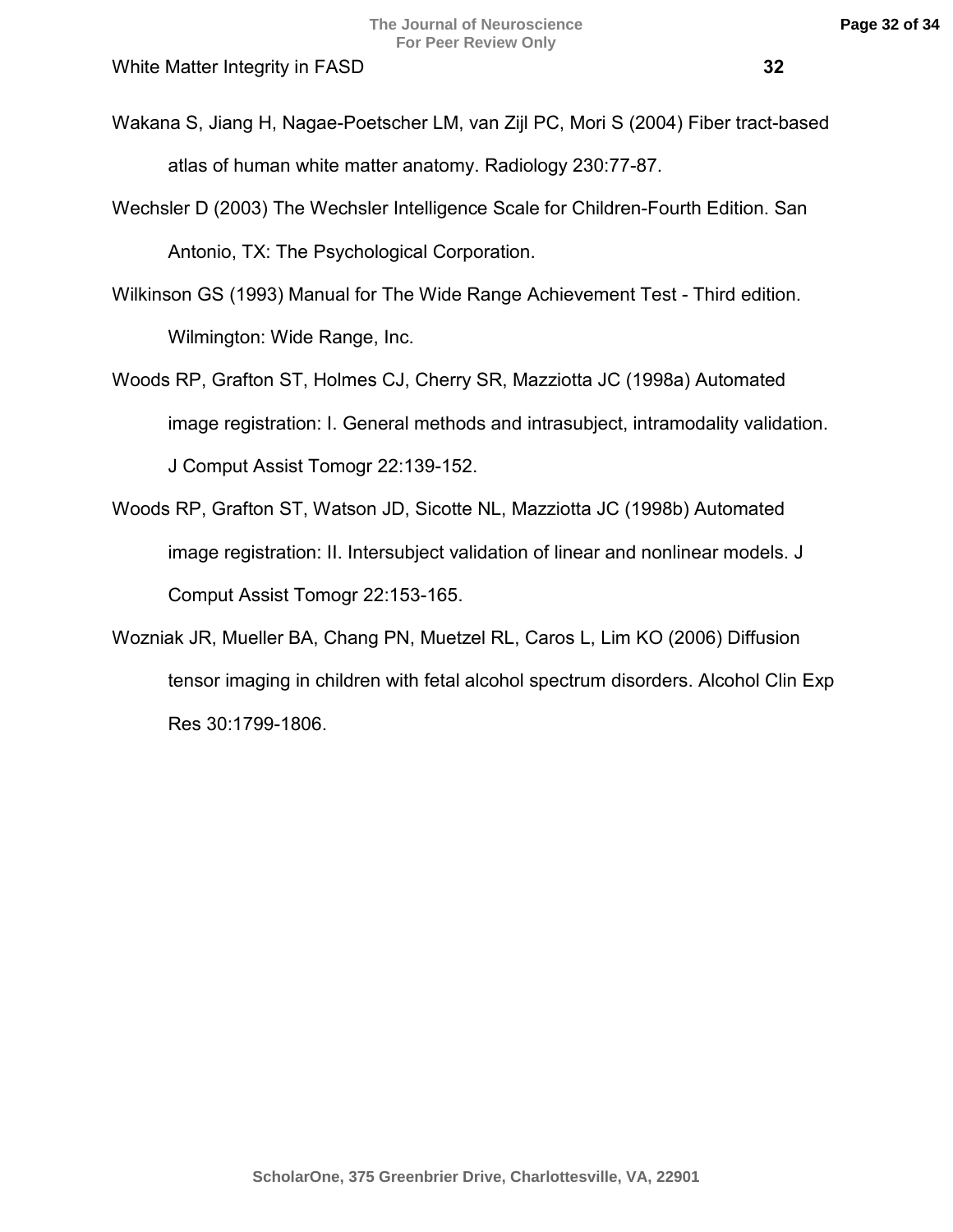

**Figure 1: Results from Statistical Parametric Mapping of FA and WMD. Coronal slices of one representative subject's brain with significant clusters from the FA and WMD VBM analyses overlaid. Shown in dark blue are regions where FA (but not WMD) was significantly lower in the individuals with FASDs relative to control subjects (p < 0.05, FDR correction for multiple comparisons). Regions in light blue are regions where WMD was significantly lower in the FASD relative to controls (p < 0.001, uncorrected) and overlapped with regions of FA reduction in FASD. There were numerous regions where WMD was lower in FASD relative to controls, but they were not within the region of interest used in the small volume correction for multiple comparisons.**  97x54mm (476 x 476 DPI)